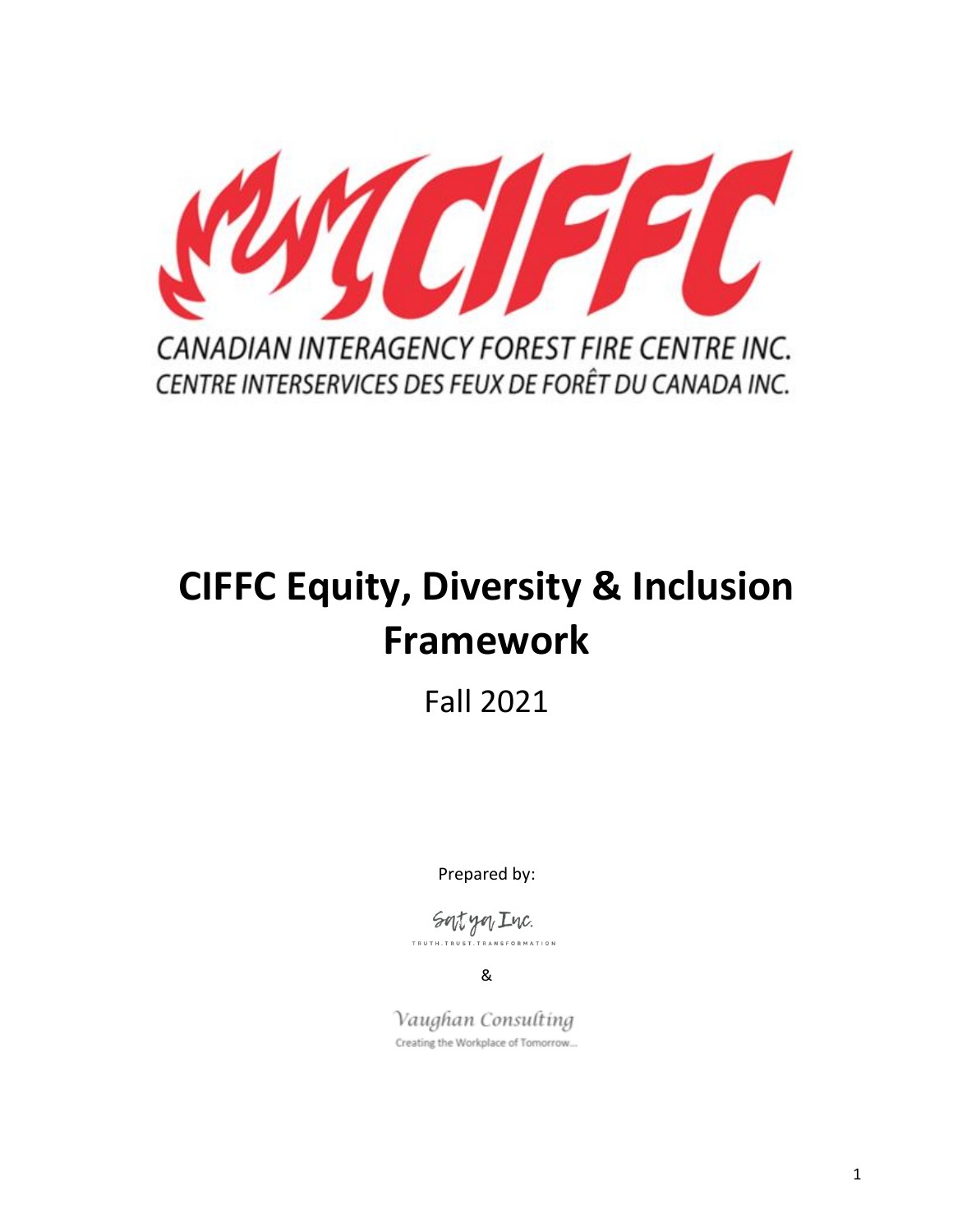

| <b>Table of Contents</b><br><b>COMMITMENT STATEMENT</b>              |                                                                                                   | 3              |
|----------------------------------------------------------------------|---------------------------------------------------------------------------------------------------|----------------|
| <b>INTRODUCTION</b>                                                  |                                                                                                   | 4              |
| Project Background                                                   |                                                                                                   | 4              |
|                                                                      | Project Alignment                                                                                 | 6              |
| <b>CRITICAL ELEMENTS OF THE FRAMEWORK</b>                            |                                                                                                   | 6              |
| Step 1: Purpose and Benefit                                          |                                                                                                   | $\overline{7}$ |
|                                                                      | Step 2: Leadership                                                                                | 9              |
|                                                                      | Step 3: Readying                                                                                  | 14             |
|                                                                      | Step 4: Clarity on the End State                                                                  | 14             |
| Step 5: Articulating and Implementing the Framework and Action Plans |                                                                                                   | 14             |
|                                                                      | Step 6: Monitor, Assess and Revise the Framework                                                  | 15             |
| Step 7: Reporting on the Framework and Action Plans                  |                                                                                                   | 17             |
| THE PLANNING APPROACH                                                |                                                                                                   | 18             |
| Goal                                                                 |                                                                                                   | 19             |
| Objectives                                                           |                                                                                                   | 19             |
| <b>Key Results</b>                                                   |                                                                                                   | 19             |
| 1.                                                                   | Cultivate respectful behaviours on deployments and foster a culture of belonging across CIFFC. 20 |                |
| 2.                                                                   | Improve organizational influence and champion EDI change within Wildland Fire in Canada.          | 20             |
| 3.                                                                   | Empower leadership to drive the framework and align CIFFC and its partner agencies.               | 20             |
|                                                                      | <b>Benchmarks For Success</b>                                                                     |                |
|                                                                      | <b>DEFINITION OF TERMS</b>                                                                        |                |
|                                                                      | <b>SUPPORTING DOCUMENTS</b>                                                                       |                |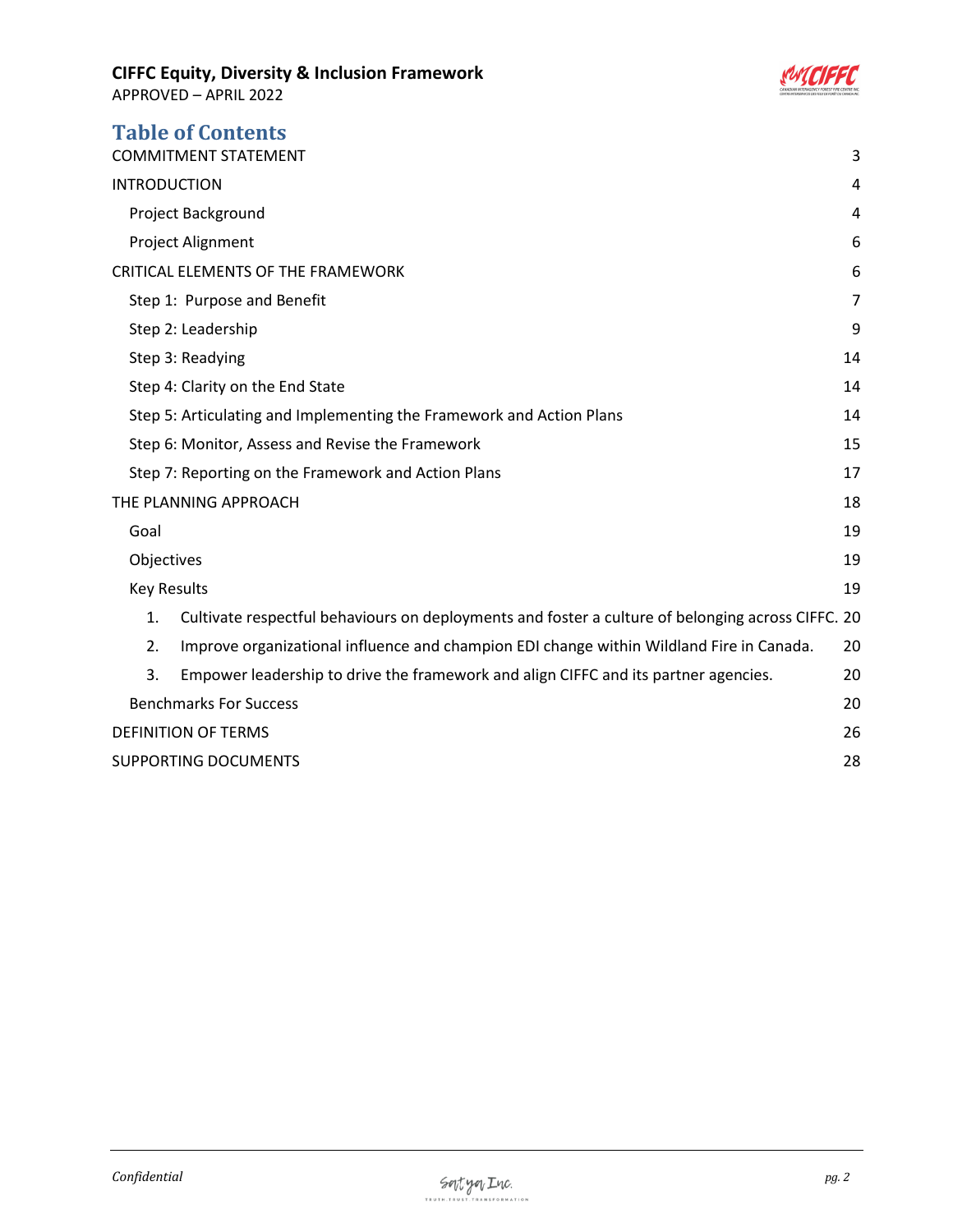

APPROVED – APRIL 2022

# <span id="page-2-0"></span>**COMMITMENT STATEMENT**

*Welcome! On behalf of the CIFFC Board of Directors, Management Committee, and all of the federal, provincial, and territorial wildland fire management member agencies, I am thrilled to present to you CIFFC's Equity, Diversity, and Inclusion Framework!*

*We here at CIFFC have the tremendous privilege and responsibility of facilitating the deployment of wildland firefighting resources across Canada and around the world. We take that responsibility very serious and are committed to ensuring that all deployed resources are safe and healthy throughout their deployment, both physically and psychologically. We know from our 2020 national survey of deployed members that not everyone is experiencing deployments in the same way. We know that for some, harassment and bullying occur during those times, and we are committed to putting a stop to that.*

*We have been working with our CIFFC team and our consultants to better understand the issues and develop a plan for moving CIFFC and all deployed members to a more inclusive and safe working environment.*

*Let me be unequivocal: CIFFC and its member agencies find no place for harassment, bullying, or other forms of disrespectful workplace behaviors by deployed personnel or contractors, and we are working hard to create an environment where those behaviors are not tolerated or accepted.* 

*This framework is just the beginning of the work we will undertake in the coming year(s) to tackle the negative parts of our firefighting culture that allow these types of behaviors to continue, while preserving the positive parts of our culture that give us such pride in our work and the service we provide to the communities we serve.*

*As the Executive Director of CIFFC, I commit to all of you that our process for creating this change will be transparent, that we will include all of you as we move through our plans, and that we will report back regularly on the status of those plans. We won't be perfect but know we will continue to be committed to this change and to making the Canadian Wildland Firefighting landscape a better one for everyone.*

*Stay safe,*

*Kim Connors Executive Director Canadian Interagency Forest Fire Centre Inc.*

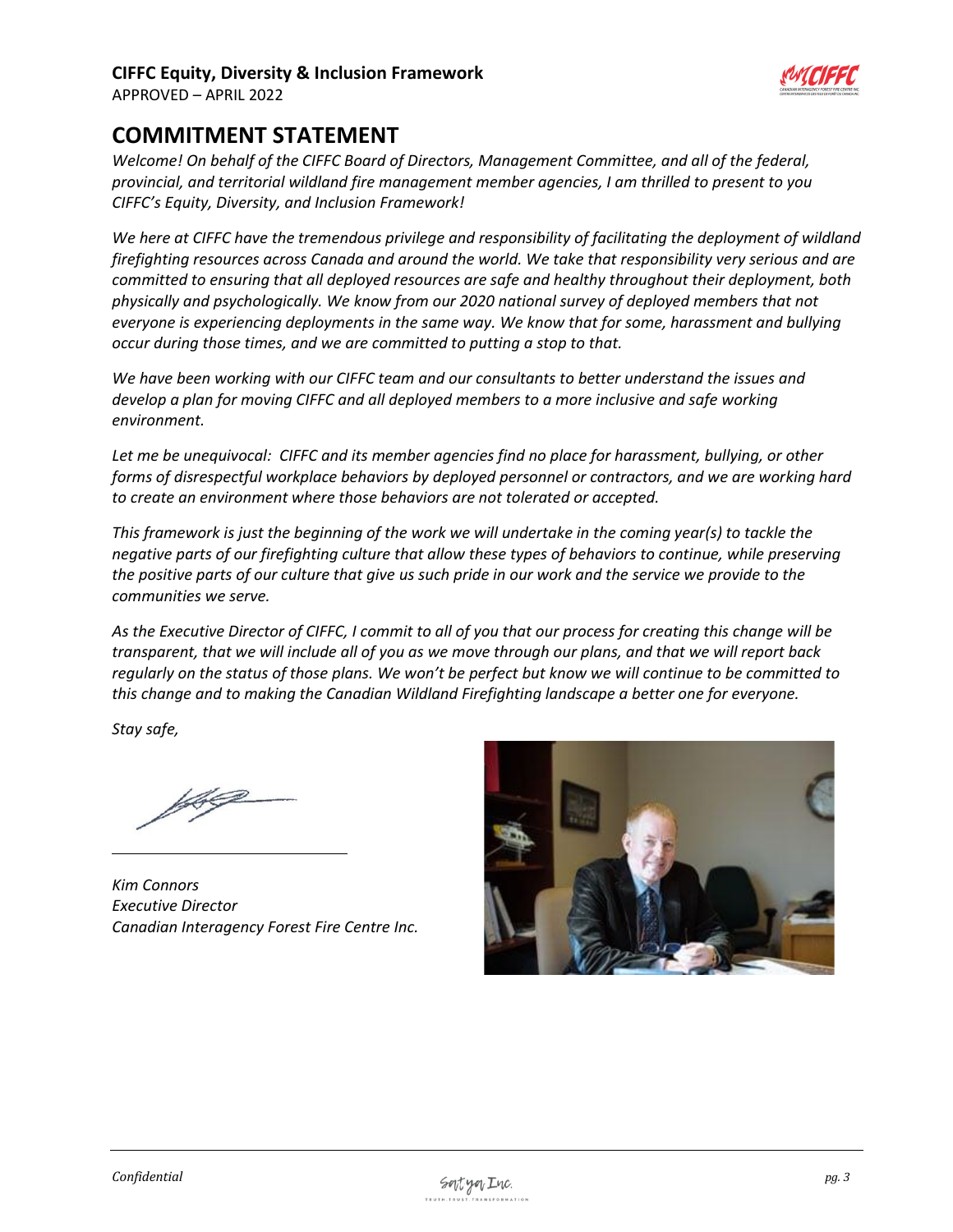

<span id="page-3-0"></span>**INTRODUCTION**

The Canadian Interagency Forest Fire Centre (CIFFC) is a not-for-profit corporation owned and operated by federal, provincial, and territorial wildland fire management agencies to coordinate resource sharing, mutual aid, and information sharing. In 2020, CIFFC's mandate was expanded to include ownership of FireSmart Canada and coordination of prevention and mitigation. CIFFC's role within the wildland firefighting landscape is one of coordination and influence. While they have little direct "authority" or "control" over partner agencies and stakeholders, they do have a cooperative relationship with them, and it is this relationship and common purpose that can be leveraged to influence adoption of this Framework. CIFFC has been working hard to create internal capacity and expertise in EDI issues and has the ability to be a leader in this space nationally and internationally through its internal working groups and through external partnerships.



# <span id="page-3-1"></span>**Project Background**

CIFFC's journey on the path towards enhanced equity, diversity and inclusion has been longstanding. In 2017, CIFFC, Ontario Ministry of Natural Resources and Forestry, and Parks Canada hosted a National Forum on Gender and Diversity Issues that resulted in a series of recommendations. That critical first step in addressing EDI issues resulted in the creation of several recommendations. Those recommendations have all been either implemented or integrated into the recommendations of this framework. To further understand the issues, in 2020 CIFFC commissioned an Equity, Diversity, and Inclusion Survey of all people who had been deployed in the previous three years. Those survey results, and subsequent engagement sessions highlighted some areas of concern and reinforced the need for change and resulted in a series of recommendations that were shared with CIFFC in the CIFFC Respectful Workplace Culture Assessment Report. To begin actioning those recommendations, in May of 2021, CIFFC began further discussions to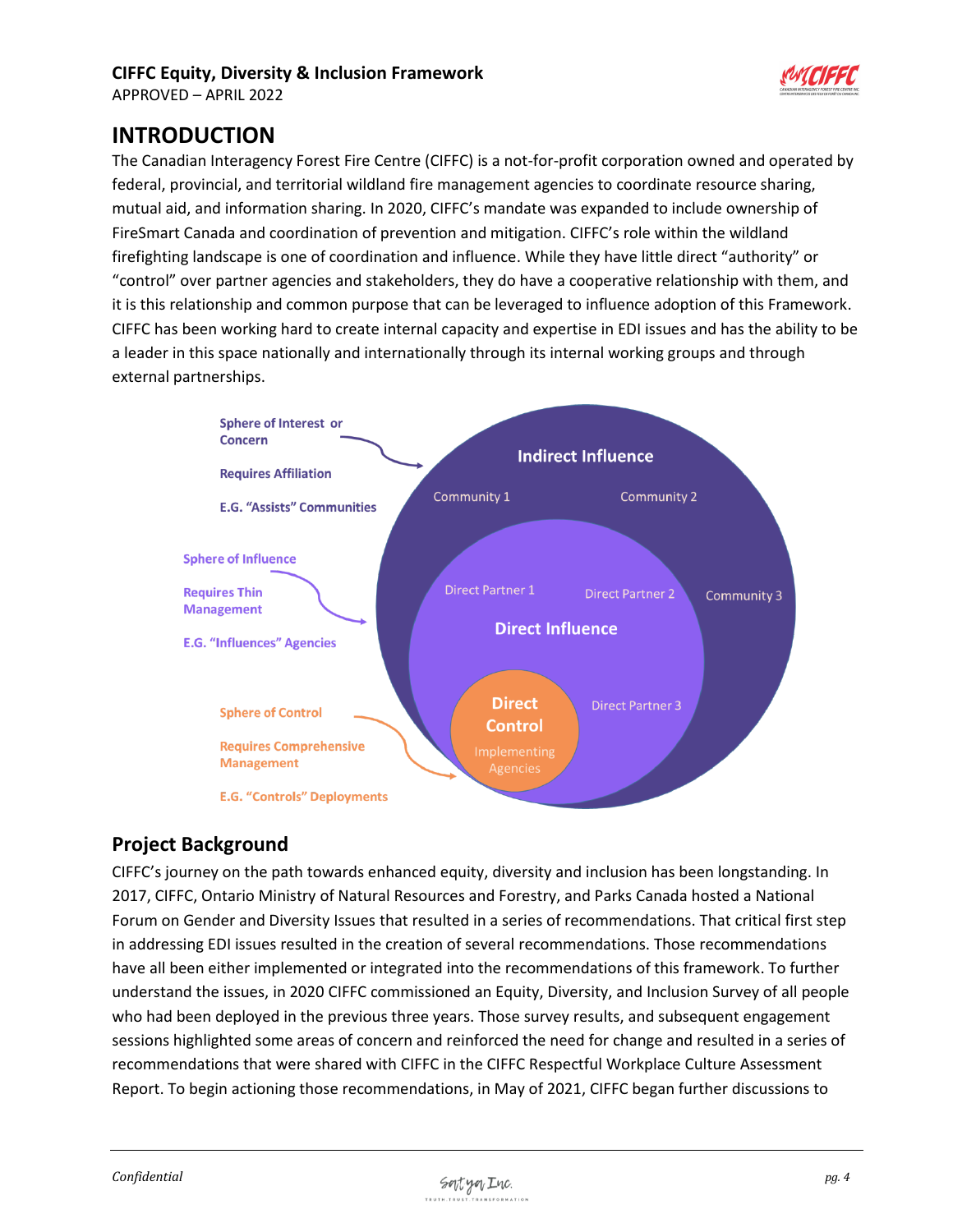

APPROVED – APRIL 2022

address culture change in the Canadian wildland fire community in response to those continued distinct, yet compounding issues around diversity, inclusion, and respect in the wildfire culture. To that end, CIFFC began working with Satya Inc. and Vaughan Consulting ("the Consultants") to provide expertise in developing strategies to advance these issues, both within CIFFC and within the larger wildland fire community across Canada.

The objectives for the entire project included:

- Provide a clear understanding of the current state with respect to the deployment experience and the culture within the Canadian wildland fire community while on deployment.
- Provide a collective understanding of the purpose of a framework to integrate Equity, Diversity, and Inclusion within the Canadian wildland fire community.
- Clearly define what the integration of Equity, Diversity, and Inclusion (EDI) into the Canadian wildland fire community means.
- Define the roles and responsibilities of key stakeholders.
- Identify a process for incorporating psychological health and safety into a diversity and inclusion framework.
- Define the expected outcomes, including mental health outcomes, resulting from implementation of a framework.

The first step in the project began in June 2020 with the creation and execution of CIFFC's first ever "Equity, Diversity, and Inclusion Survey" for staff deployed through CIFFC over the past 3 years. Following that critical piece of data collection, the consultants undertook the next phase of the project, which helped validate the quantitative data collected by hosting a number of qualitative focus groups and online discussions with CIFFC deployed members from across Canada, along with a Diversity Audit of all available CIFFC documents. That phase also included additional analysis of relevant information to assess the current state and included an environmental scan to highlight trends and issues in the external environment, a literature review to summarize the existing scholarly research that could provide insight, and the completion of a SWOT analysis to enable a complete understanding of CIFFC's diversity, inclusion and respectful workplace strengths, weaknesses, opportunities, and threats.

The next phase of the project was the development of a national approach to Equity, Diversity, and Inclusion, through the development of a CIFFC Equity, Diversity, & Inclusion Framework. In this phase, CIFFC has made some fundamental choices about values, vision, mission, areas of emphasis and goals and crafted those into a framework and operational action plans to implement the recommendations with goals, activities, tasks, responsibilities, timelines, resources, and evaluation metrics.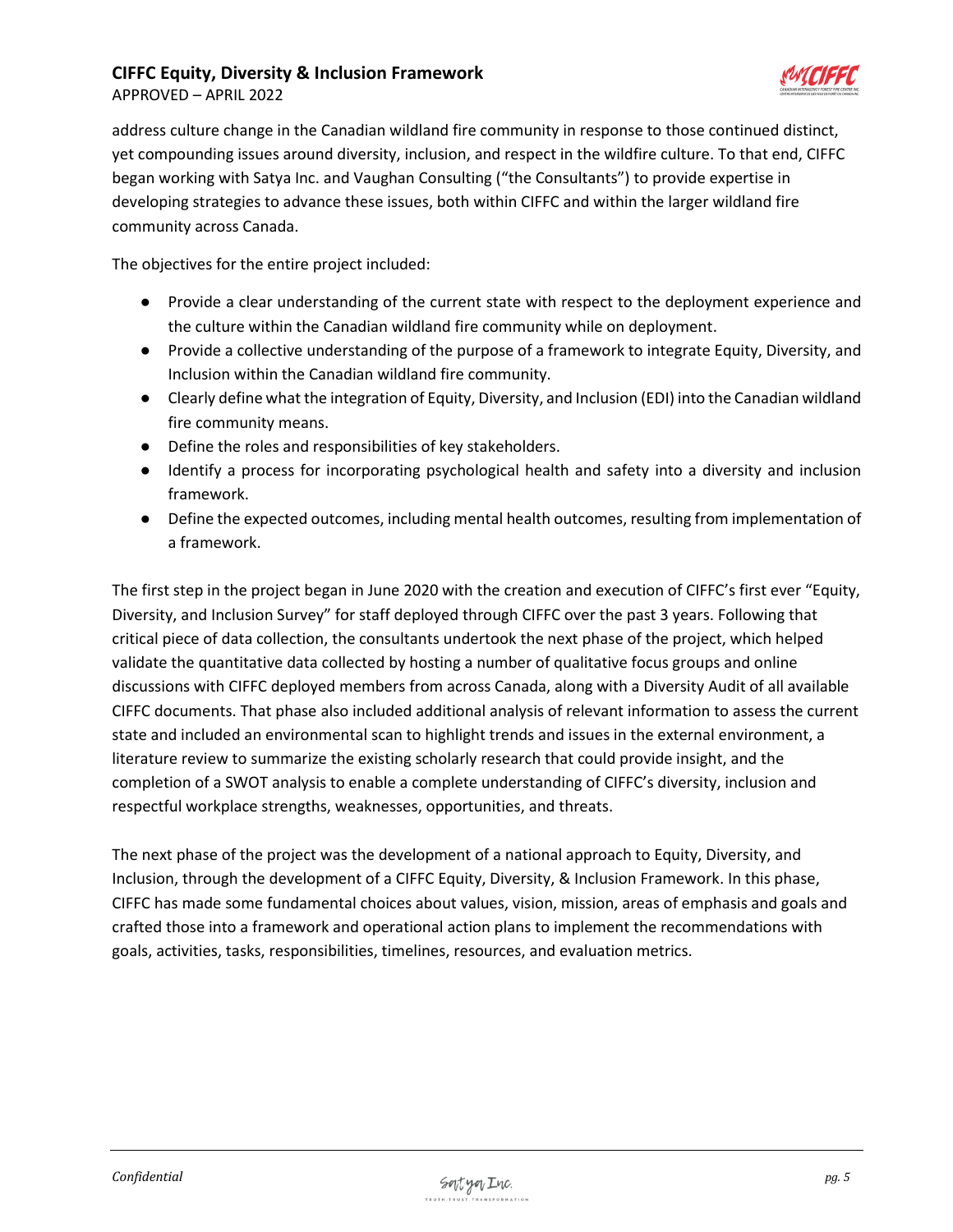

# <span id="page-5-0"></span>**Project Alignment**

This Diversity and Inclusion Framework is meant to align with, and cascade from CIFFC's Strategic Plan. Although the current Strategic Plan is expiring and is currently under review, that is not critical to the work of this project. It is only important to understand that the Strategic Plan is the overarching document from which this work falls. We are confident that CIFFC's new or updated Strategic Plan will place a strong emphasis on equity, diversity, and inclusion, and that this framework will compliment it. Subsequent annual Action Plans created to tackle the implementation of the CIFFC EDI Framework recommendations will flow from this report.



Organizations that rely on people to execute their mission and achieve business goals must develop an equity, diversity, and inclusion approach that aligns their goals and objectives with respectful, equitable and inclusive treatment in the workplace. As CIFFC embarks on their EDI journey, it is important that they have a framework to guide their efforts. This framework will serve as a road map to the organizational and people management systems that should be implemented, changed, or eliminated as they strive towards sustainable EDI programming and practices.

# <span id="page-5-1"></span>**CRITICAL ELEMENTS OF THE FRAMEWORK**

To embark on a robust equity, diversity, and inclusion culture change, a number of steps must be taken to ensure CIFFC, partner agencies, stakeholders, and associated personnel are all oriented and aligned on the who, what, when, and how of the change. To achieve that orientation and alignment, it will be critical for CIFFC to articulate the following:

> 1. PURPOSE & BENEFIT: Identify the purpose and benefits of developing and implementing an equity, diversity, and inclusion framework, and "what's in it for them."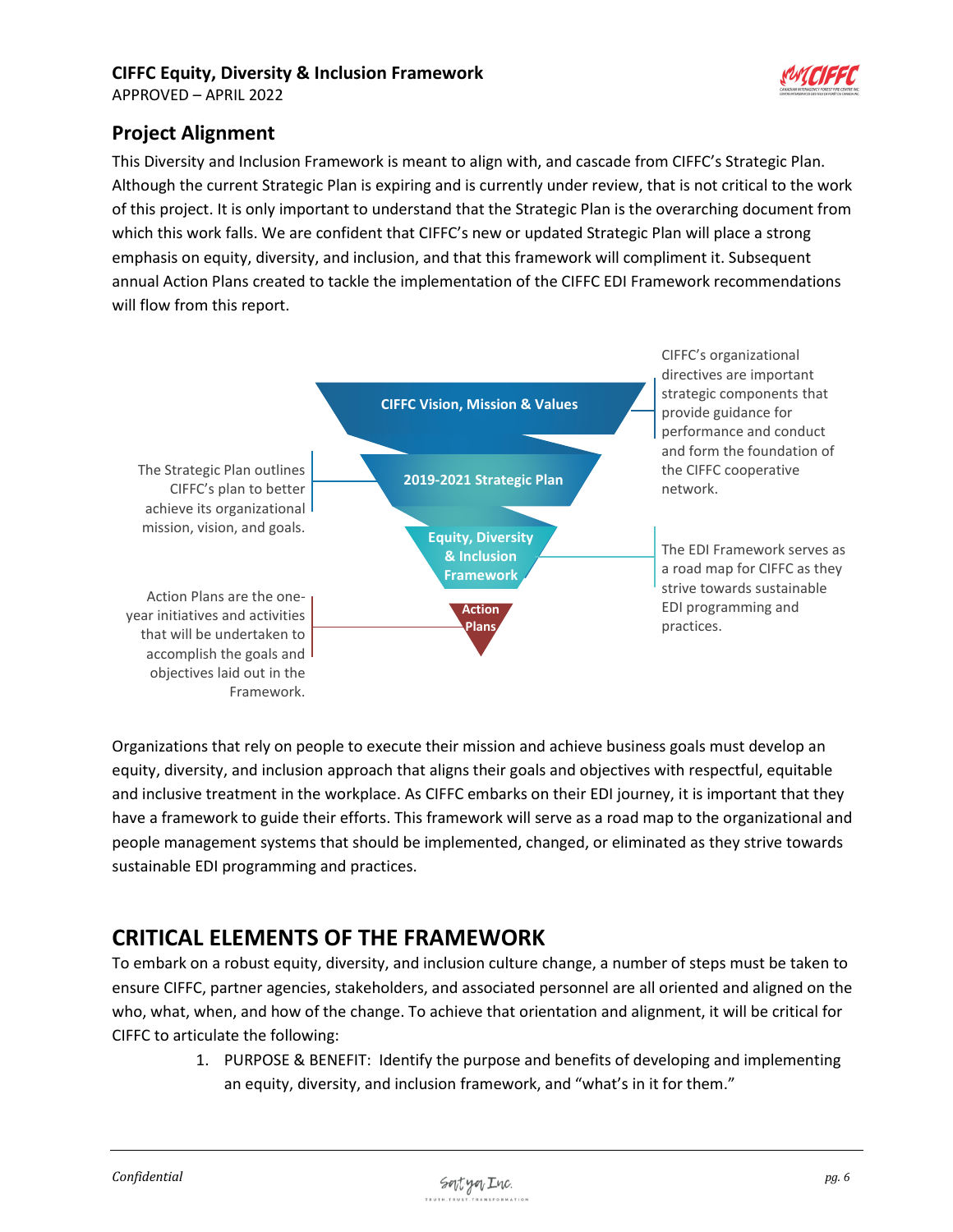APPROVED – APRIL 2022



- 2. LEADERSHIP: Identify who will be responsible for creating, leading, and actualizing the framework.
- 3. READYING: Identify how the framework and its action plans will prime the organization and its stakeholders to ensure readiness for the change.
- 4. CLARITY ON THE END STATE: Identify what the desired future state, or "success" will look like.
- 5. ARTICULATING THE FRAMEWORK: Identify and communicate what the actual framework and action plans are.
- 6. MONITORING AND ASSESSING THE FRAMEWORK AND PLANS: Identify how the action plans will be monitored and assessed, and what the metrics for assessment will be.
- 7. REPORTING ON THE STATUS OF THE ACTION PLANS: Identify how the results will be reported, both internally and externally.

The remainder of this framework will address how CIFFC can best address these key sections to maximize its work efforts to the greatest outcomes.

# <span id="page-6-0"></span>**Step 1: Purpose and Benefit**

#### **Identify the purpose and benefits of developing an equity, diversity, and inclusion framework.**

At its core, the ultimate goals of having an EDI framework are simple:

- 1. To create a better, more equitable work environment.
- 2. To advance an inclusive culture.
- 3. To improve organizational effectiveness.

The benefits of having an equitable, diverse, and inclusive workplace are many, key amongst them being an increased capacity for problem solving, innovation, and an increased likelihood to be more open to the possibility of creative changes for the betterment of the service delivery. In addition, having a diverse workforce that better reflects the communities being served increases trust and confidence in the organization by those very communities.

> "Diversity is not a problem to be managed, it is value added to your service"

> > Fire Chief jona olsson, 2002

CIFFC's current Strategic Plan (2019-2021) contains several relevant "themes" that align with their desire to create an EDI Framework and will help guide the framework to ensure that the mission and values are not compromised. These include: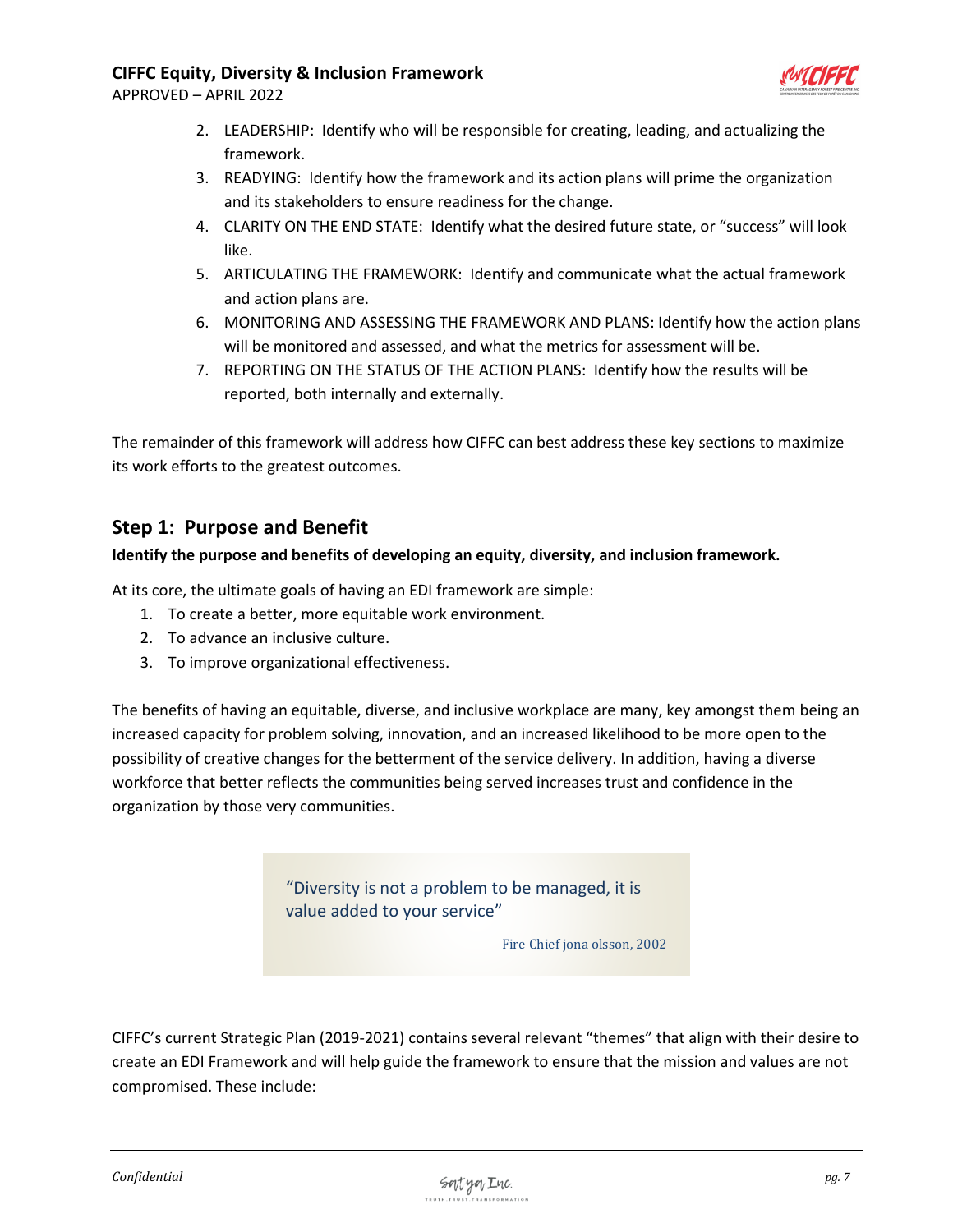

APPROVED – APRIL 2022

- Continuous improvement and safety culture.
- Maintaining the status of CIFFC as an independent facilitator and nexus for interagency and international cooperation.
- A commitment to ensuring a continued focus on equality and inclusion for all people engaged in the CIFFC community.

CIFFC's organizational values provide guidance for performance and conduct and form the foundation of the CIFFC cooperative network. They help CIFFC to achieve their vision and can be pointed to as the foundation for the EDI framework. The CIFFC Values are:

- A safety-first attitude and culture in ourselves and our workforce.
- Excellence and efficiency in all activities.
- The maximization of combined benefits to all member agencies.
- Transparent, consultative, and fiscally responsible decision making.
- Environmentally and socially responsible business practices.
- Integrity and respect in all dealings among members agencies, staff, clients, and partners.
- Resolution of issues through discussion and cooperation to achieve common goals.
- Ownership of work and responsibility for decisions.

CIFFC's Management Committee has indicated that they want an EDI Framework for a variety of reasons, including:

- They wish to cultivate a productive and engaging workplace culture, both on deployments and in day-to-day CIFFC operations and decision making.
- They want to provide a better experience for deployed members.
- They understand and believe that a diverse team will lead to better outputs and increased productivity.
- They wish to be global leaders in the Wildland firefighting landscape and be a resource for partner agencies in the EDI space.

It is clear from the data collected to date that this work in moving CIFFC and the Canadian wildland firefighting community towards a more inclusive, respectful, and professional workplace is critical. While many respondents reported a positive deployment experience, that was not the case for all. Some survey respondents spoke about feeling left to their own devices while on deployment (and in their own agencies) when it came to understanding issues of harassment and disrespect, how to react to and respond to those issues, and how to eliminate them.

> "Agency briefings covered operations and safety well, but not the procedures around bullying, harassment, etc."

> > CIFFC Survey Respondent, 2019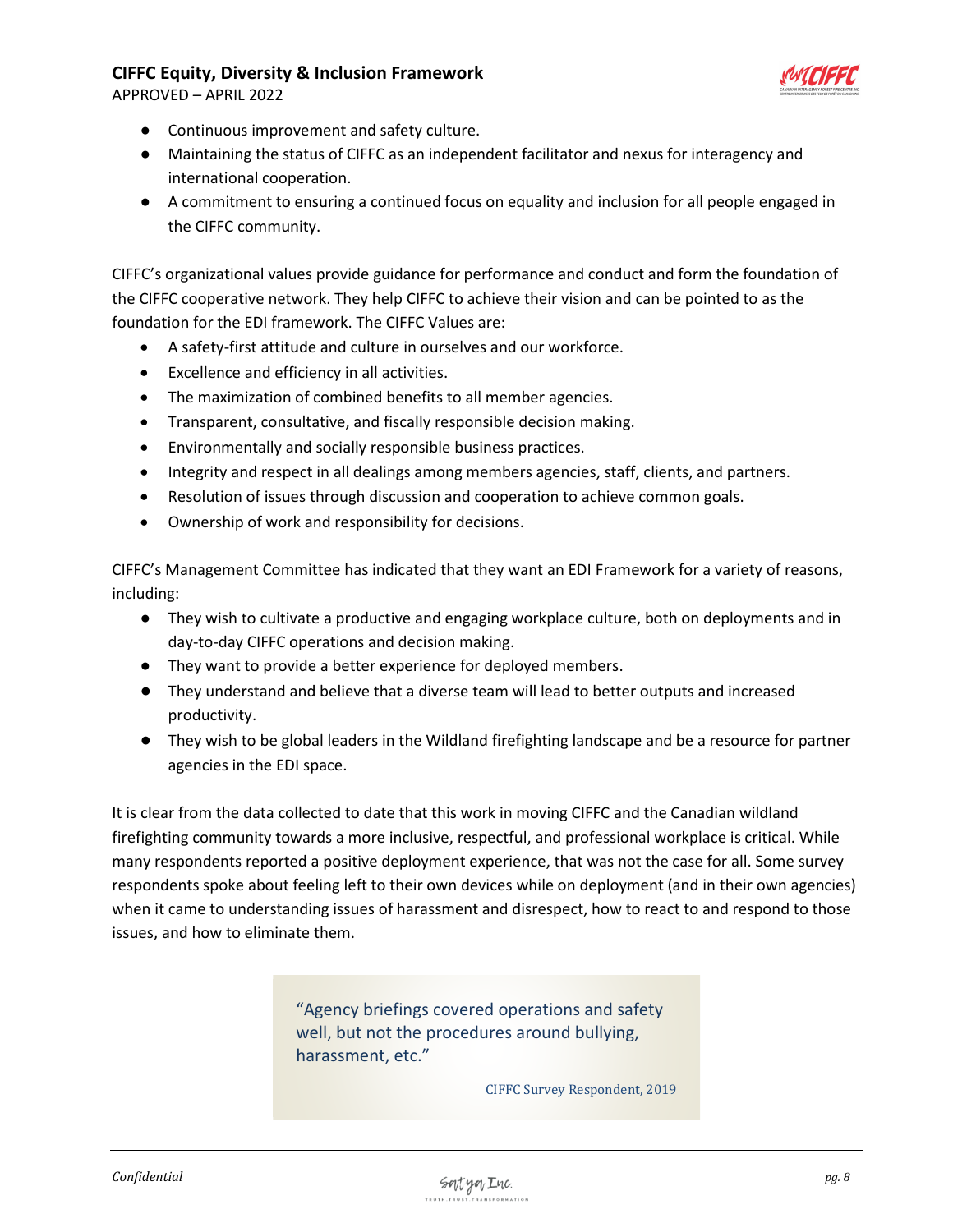

APPROVED – APRIL 2022

By creating this framework, CIFFC has the opportunity to be at the forefront both nationally and internationally in creating the necessary change to the industry. The Centre for Global Inclusion (2021) lists the following as some of the benefits to an organization of a well thought out and executed EDI framework:

- Achieve its organizational vision, mission, strategy.
- Live its values.
- Attract and retain diverse talent.
- Build strong and high-performing teams.
- Cultivate engaged leaders who inspire inclusion and champion diversity.
- Leverage a range of backgrounds and skills to enhance creativity, innovation, and problem solving.
- Increase engagement, motivation, and productivity.
- Improve the quality of work/life integration.
- Enhance the organization's reputation/brand as an employer or provider of choice.
- Minimize risk and exposure to ensure compliance with legal requirements.
- Sustain an environment that treats people fairly and equitably.

Certainly, CIFFC will achieve similar benefits by creating a CIFFC-unique, CIFFC-driven framework. Having such a framework allows CIFFC, and by extension, it's partner agencies and stakeholders, to evolve the culture. By creating a more diverse and inclusive deployment and work experience, the outcome should be a stronger workforce that is better positioned to respond to the mission at hand, that being public safety. Research tells us that increased diversity brings more innovative teams that outperform traditionally homogeneous teams. Diverse teams are typically better problem-solvers and stronger for it. Creating a diverse team alone, however, is not the answer. As Dr. Angela Workman-Stark (2017) says "diversity coupled with assimilation is no longer a viable strategy".

Many organizations make the mistake of simply focusing on increasing the recruitment of diverse personnel, while paying very little attention to the necessary work to ensure the culture is primed and ready to receive those personnel. Without a significant change in culture to one that accepts diversity, embraces the strengths of diverse experiences and perspectives, and cultivates and leverages those differences, attracting and retaining diverse personnel will be difficult, and the benefits of diversity will not be realized.

CIFFC must be clear in all its communications with employees, stakeholders, deployed personnel, and contractors that EDI is a value-added proposition for the organization, that diversity brings strength to the organization, that EDI is a critical component of a safe and healthy workplace, and that it is at the forefront of everything they do.

# <span id="page-8-0"></span>**Step 2: Leadership**

**Identify who will be responsible for creating, leading, and actualizing the Framework and action plans.**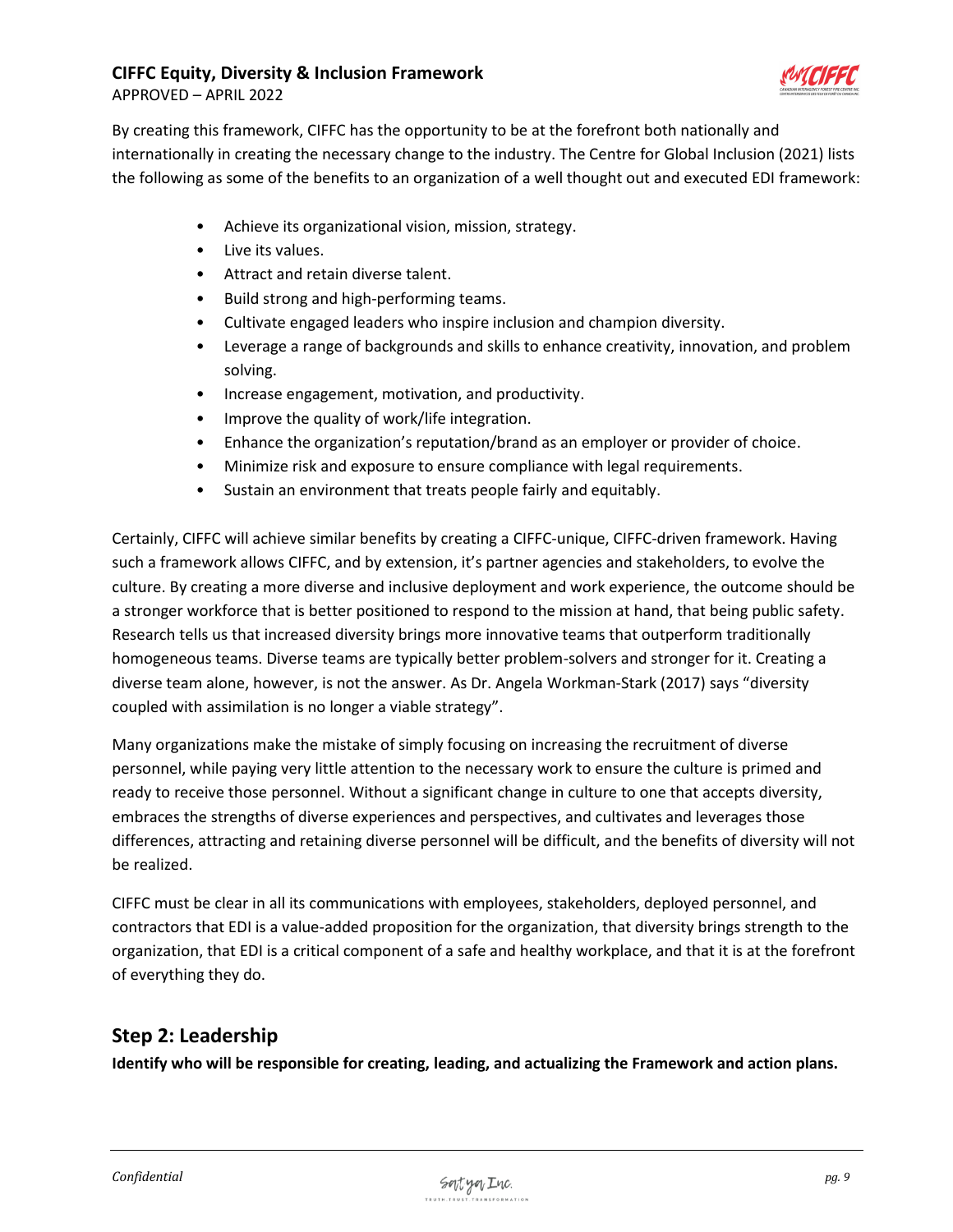



CIFFC has taken many steps to date to support an equitable, diverse, inclusive workplace, but building and maintaining an inclusive and respectful workplace requires the ongoing support, commitment, and resources of many groups. They are committed to continuing to work with partners, members, and stakeholders to advance this framework and leverage the collective knowledge, expertise, and opinions of everyone involved.

While CIFFC's EDI Framework and subsequent action plans will be administered by the Executive Director and fall under the purview of the Management Committee for oversight and accountability, ultimately everyone in the organization and partner agencies "owns" the EDI initiatives. Involving the Management Committee as the governance body strategically ensures that the framework includes diverse perspectives, that it will be empowered to institute changes association wide, and that it will engage all levels of the organization.

For an EDI framework to be successful, leadership across the organization must model the behavior, values, and norms that foster an equitable and inclusive workplace. It is imperative for individual leaders to be on their own EDI journey (leading the self) while inspiring peers and their direct reports (leading others). As a component of this framework, the Management Committee will:

- Support staff in ensuring inclusive workplace practices and achieving the mainstreaming of diversity and inclusiveness issues.
- Support the development and monitor the progress of initiatives that enable CIFFC to provide inclusive programs, services and support that fosters a diverse and inclusive workplace.
- Support CIFFC to fulfill its statutory obligations with respect to diversity and respectful workplace behaviours.
- Harness insights and ideas to enhance equity, diversity, and inclusiveness across the Canadian wildland fire landscape.

Ultimately, regardless of their position in the organization, every member has a role to play in creating and maintaining an equitable, diverse, and inclusive workplace. It is the responsibility of everyone to lead by example and act as role models for others. These responsibilities include:

Deployed Personnel:

- Practice inclusion.
- Demonstrate respect for differences.
- Work together.
- Understand and accept workplace expectations.
- Commit to their own development, competence, and understanding of EDI issues.

Supervisors:

- Communicate expectations.
- Address issues.
- Promote fairness.
- Commit to their own development, competence, and understanding of EDI issues.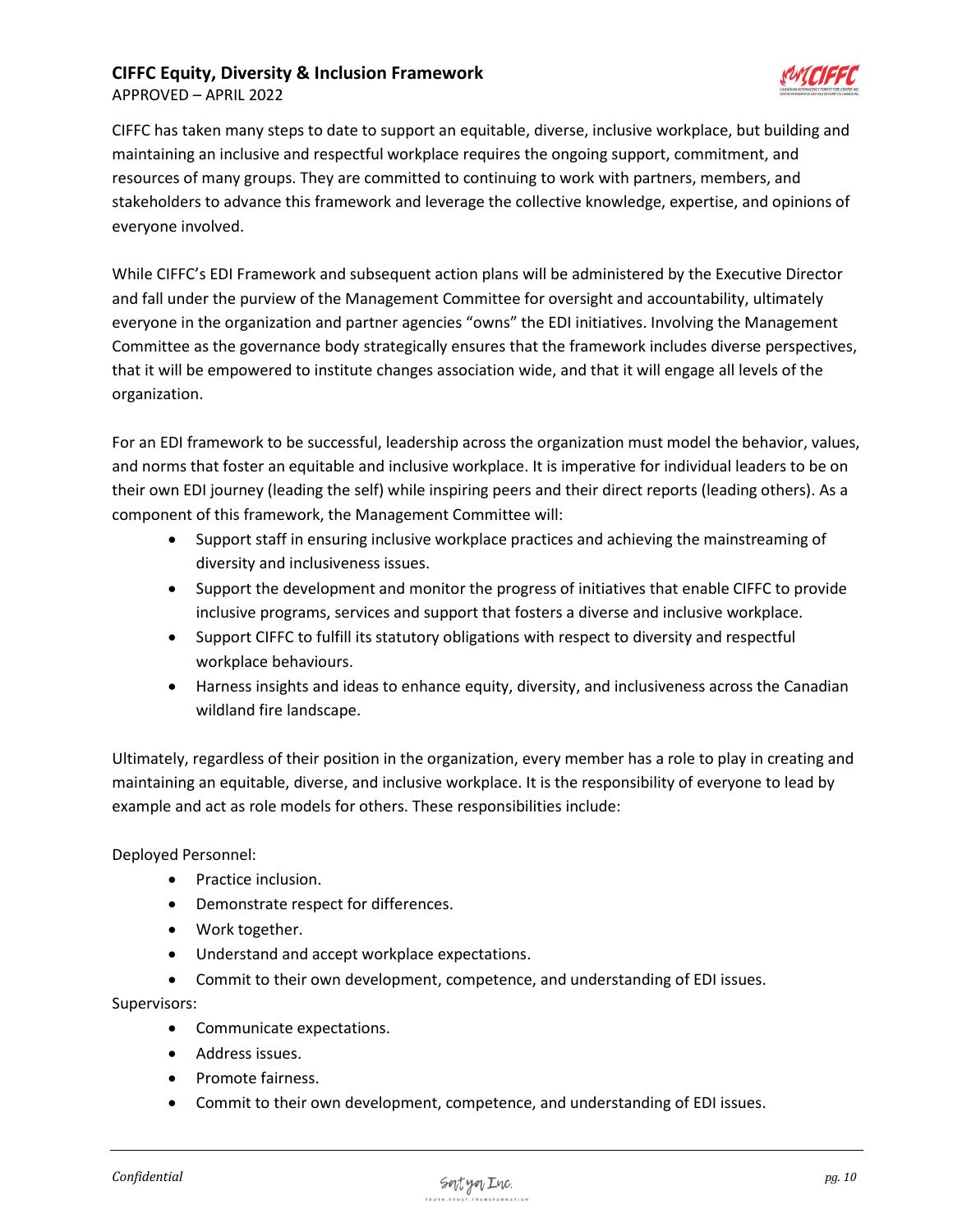APPROVED – APRIL 2022



- Provide opportunities for their personnel to develop a greater competence in EDI uses.
- Embrace and model the desired culture for the workforce.

#### Management:

- Champion Inclusion.
- Integrate into plans and measures.
- Ensure accountability.
- Provide the necessary learning opportunities for staff and managers to ensure an understanding of the issues and their individual and collective roles in culture change.
- Embrace and model the desired culture for the workforce.
- Commit to their own development, competence, and understanding of EDI issues.

Partner Agencies:

- Champion inclusion.
- Integrate into plans and measures.
- Support and encourage accountability.
- Provide the necessary learning opportunities for staff and managers to ensure an understanding of the issues and their individual and collective roles in culture change.

Sending Agencies:

- Champion inclusion.
- Address issues.
- Support and encourage accountability.
- Provide the necessary learning opportunities for staff and managers to ensure an understanding of the issues and their individual and collective roles in culture change.

Receiving Agencies:

- Communicate local expectations.
- Address issues immediately.
- Respect partner policies, and practices.
- Where applicable, provide the necessary learning opportunities for staff and managers to ensure an understanding of the issues and their individual and collective roles in culture change.

"The Directors of Wildland Fire Management in Canada find that there is no place in our organization for discrimination or harassment and are committed to eliminating it from the Canadian Wildland Fire Community"

CIFFC Management Committee, 2015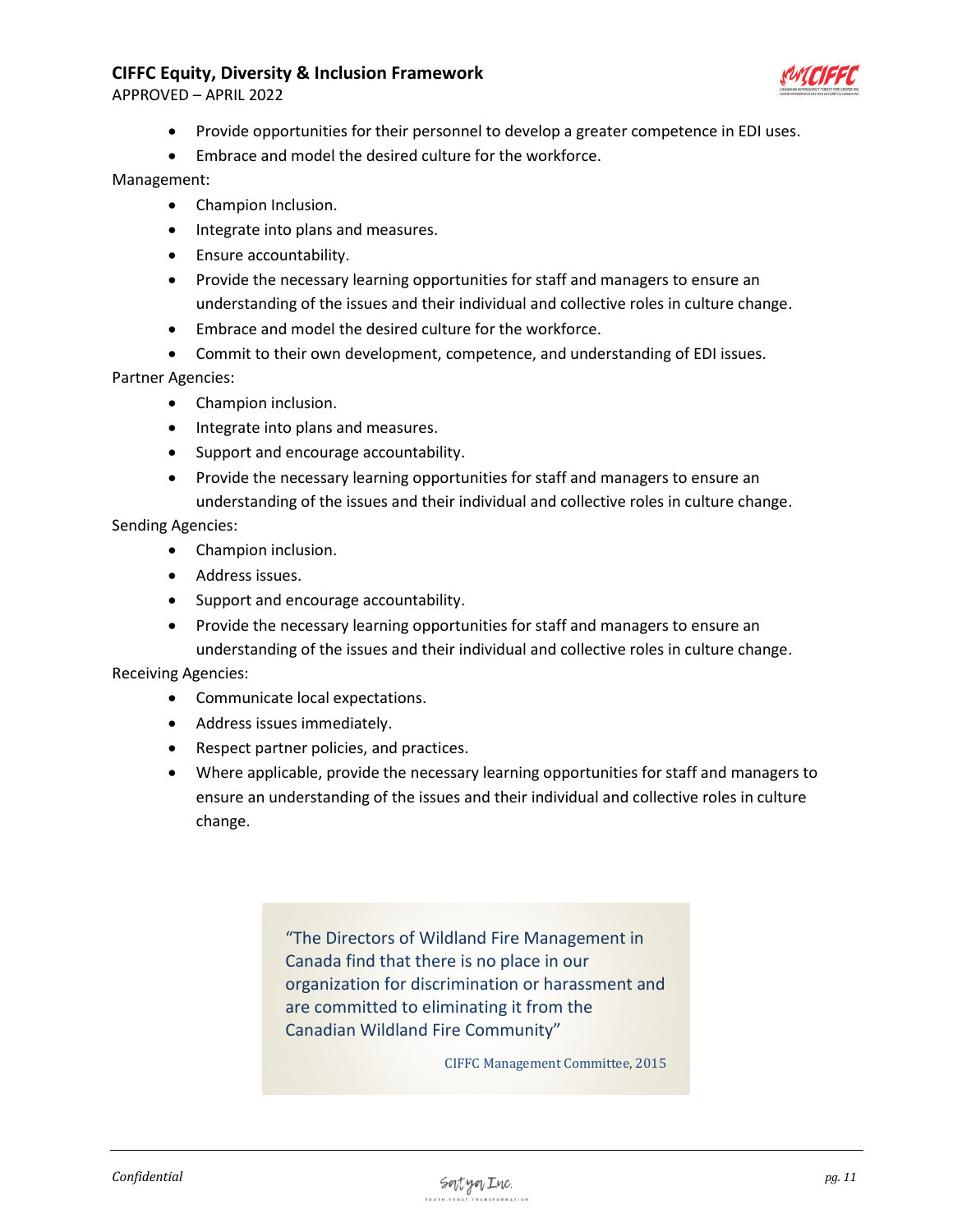#### **Leadership Expectations and Aspirations**

The following three levels show a progression from the minimum expected of CIFFC leadership to a truly aspirational form of leadership. The more advanced CIFFC and its member agencies can help their leaders become in this transformation, the greater likelihood of success in advancing the EDI Framework.



In several of the engagement sessions held with various CIFFC employees, personnel, and stakeholders, we referenced the work of Dr. Angela Workman-Stark (2017), who designed a change management model with emergency services in mind. In all those sessions, we asked participants to rate where they thought CIFFC was at, and where they thought CIFFC could realistically be in one to two years.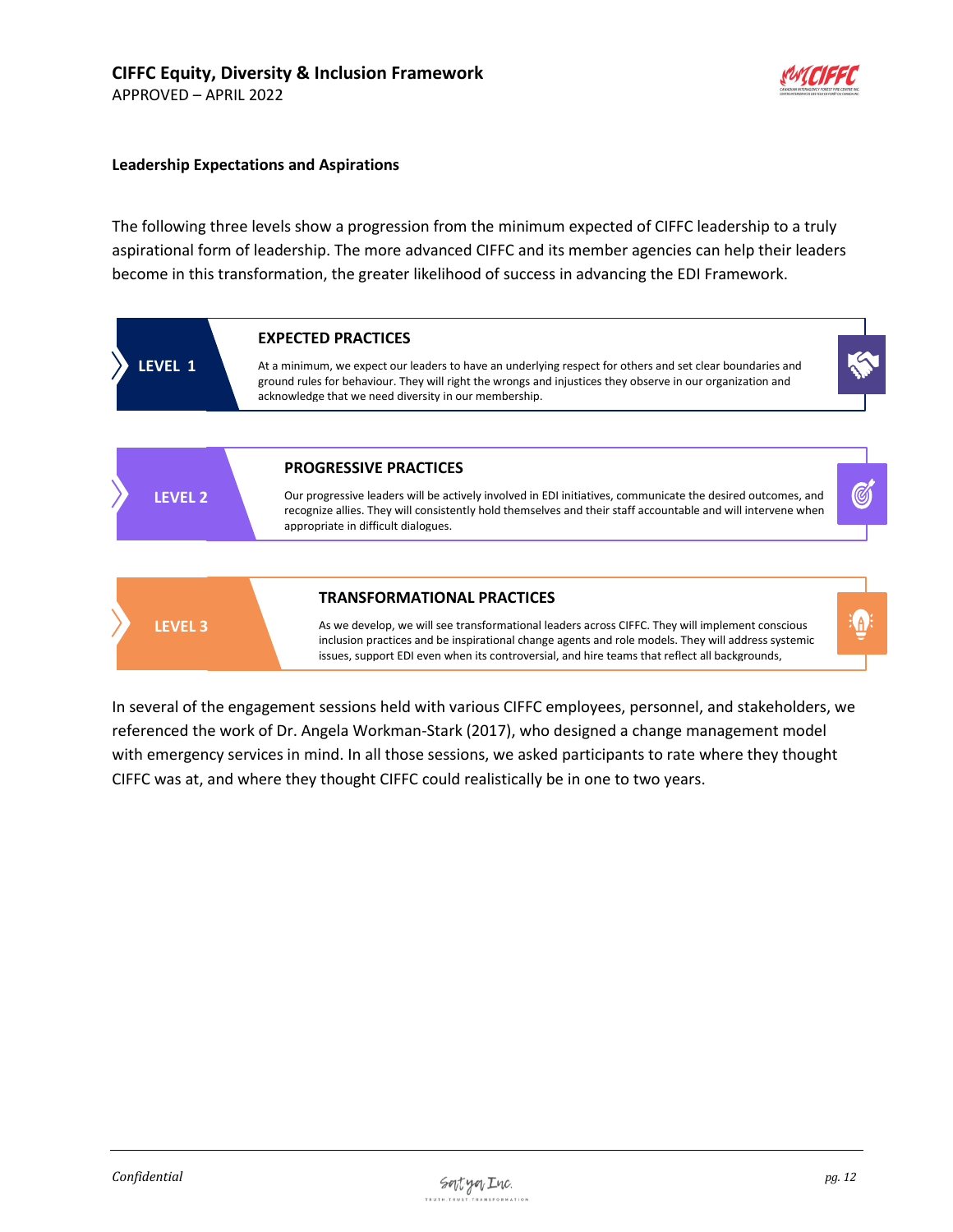**CIFFC Equity, Diversity & Inclusion Framework** APPROVED – APRIL 2022





For CIFFC and partner agencies to mature, and to create lasting change, there are a number of factors that must be present:

- The change process and related strategies must be undertaken with clarity of purpose, a clear understanding of the starting point, and a clear vision of the ideal, inclusive end state.
- Ownership of the plan by all levels of the organization, not just management.
- The process must be continually monitored, measured, and assessed.
- Communication must be constant, open, and timely.
- Small successes must be acknowledged and celebrated.
- The plan must remain nimble and able to be changed as improvements are identified.

There is great hope amongst CIFFC partner agencies and deployed personnel that this maturation will begin with the CIFFC EDI Framework, and a strong desire on the part of many to be involved in the change. That desire should be celebrated and leveraged at every possible point along the journey. A workforce that has been engaged in the planning and execution of the plan is much more likely to buy into it.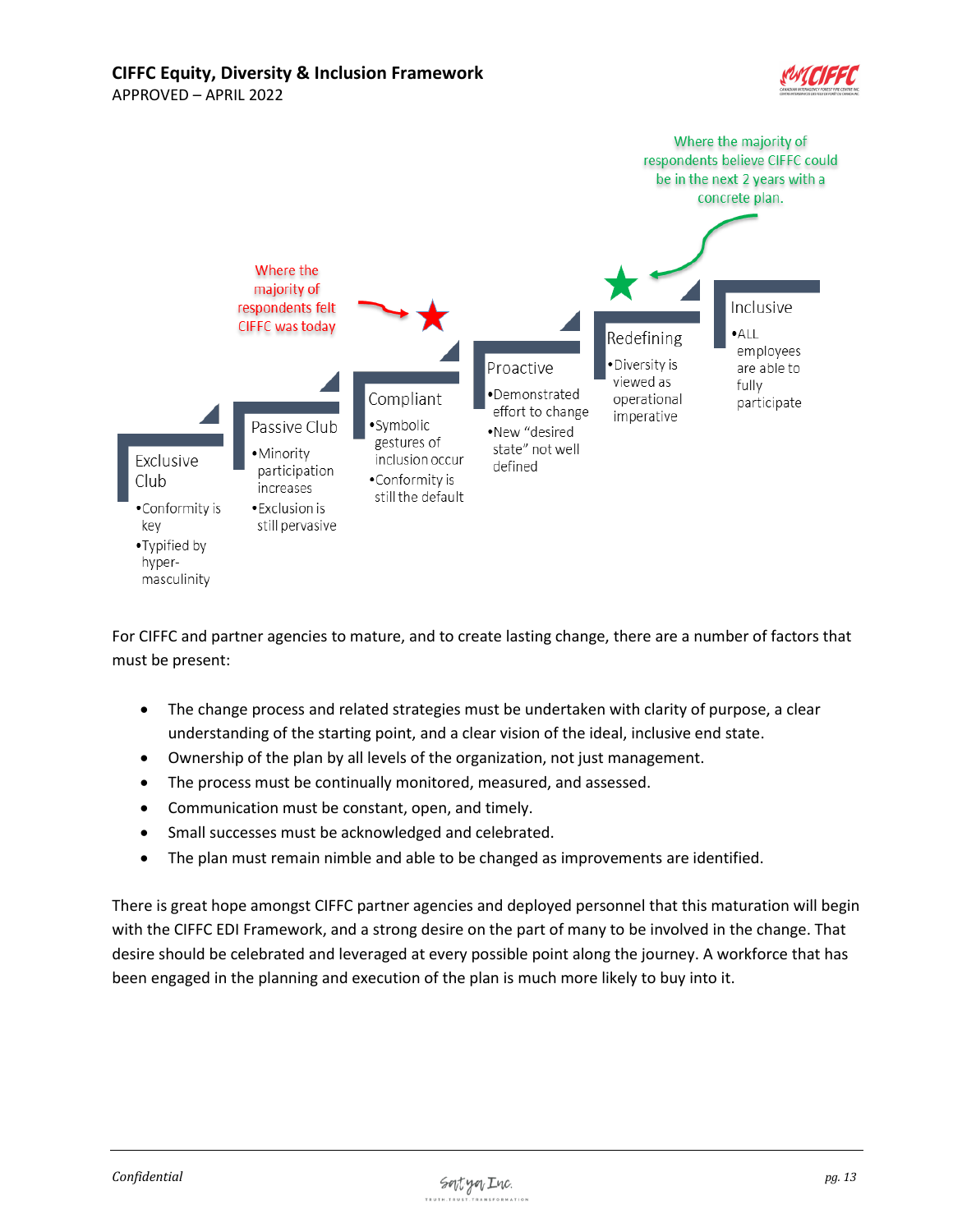APPROVED – APRIL 2022



# <span id="page-13-0"></span>**Step 3: Readying**

## **Identify how the framework will prime the organization and its stakeholders to ensure readiness for change.**

A diverse, inclusive, and respectful workplace is an essential element of a psychologically safe and mentally healthy work environment. The mental wellbeing of deployed members is just as important as their physical health, and resources and efforts must be applied to ensure a holistic approach to staff health and safety.

As mentioned previously, to achieve the benefits of diversity, the workplace must be primed for the change. CIFFC has begun this work through the 2020 survey, subsequent consultation and engagement sessions, and the communications on expectations from the Executive Director and Management Team. More work will be necessary for CIFFC to continue to clearly articulate their values, expectations, and consequences moving forward. As traditional norms and values evolve to incorporate societal expectations, mistakes and conflicts will occur. Creating the understanding that collectively, CIFFC and its partner agencies are committed to learning from them and helping personnel understand what behaviours are not acceptable and why, is critical in moving forward. We believe most members act in good faith and mistakes that occur are a result of changing workplace expectations to which the traditional culture is adapting. Behaviours once considered acceptable may no longer be, and it is critical to focus first and foremost on creating awareness and clarity among all members regarding respectful, appropriate workplace behaviours and expectations.

# <span id="page-13-1"></span>**Step 4: Clarity on the End State**

## **Identify what the desired future state, and its success, will look like.**

Many EDI initiatives fail because the workforce is unclear on the new expectations, and what the end state is supposed to look like. For CIFFC, it will be critical to clearly articulate what has changed, what is expected of the workforce and stakeholders, and what success looks like. Part of defining success includes celebrating small wins along the journey and acknowledging where things have not gone well, or a course correction is necessary.

As mentioned, mistakes will be made, resourcing and operational changes occur, and sometimes plans need to be altered in some way. These changes or alterations in timelines should not be considered failures, but rather the sign of a healthy, functioning project team that is able to recognize the pinch points or off ramps that may come up during the project. Remaining committed to the overall end state is the goal, but how CIFFC gets there is a fluid process that may require change along the way.

# <span id="page-13-2"></span>**Step 5: Articulating and Implementing the Framework and Action Plans**

## **Identify and communicate what the actual plans are, and then implement them across the organization.**

It will be necessary for CIFFC and its leadership to be able to clearly articulate the plans to all employees and deployed personnel. The messaging around the framework and action plans is critical to its success and a strong communications strategy will be necessary to ensure everyone involved understand the change that is happening, why it is happening, what is expected of them, and what that end state will look like.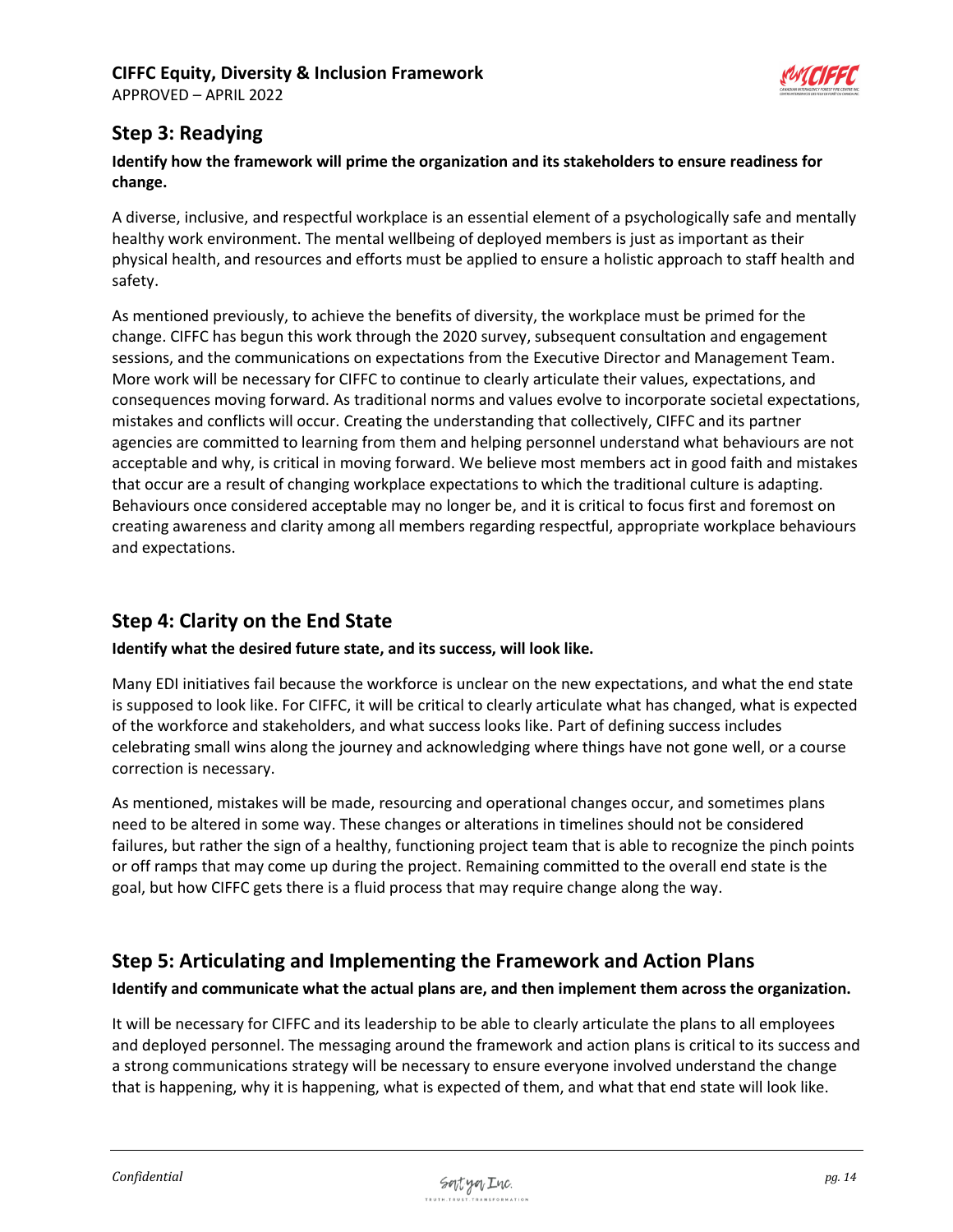

APPROVED – APRIL 2022

That communications will need to be ongoing and in multiple formats to meet the needs of a diverse and dispersed workforce.

While creating plans for improving EDI and moving the needle on culture are difficult, in many ways that is the easiest step in the process. Implementing such plans is difficult, time consuming, resource intensive, and not without its obstacles.

Strong leadership is vital in the implementation of such plans. Committing the necessary resources to implementation is key to its success. Many plans fail because people are working on them "off the corner of their desks." As a result, as operational issues arise, this work is often the first to be pushed to the back burner. It is critical that leadership understand that moving these issues forward IS part of making operations more robust and service delivery better. A truly diverse and inclusive workforce will create stronger teams that function at a higher level. They are the high octane that fuels the work CIFFC does. This work must not be viewed as a special project, but rather as part of regular business that runs concurrent to operational and strategic work. It must be threaded through all CIFFC's remaining work. To do that, it must be properly resourced and supported with the necessary personnel and funding to see the plan to completion.

Absent such a commitment, many will view the framework and action plans as the "flavour of the day" and not as the serious commitment to change that CIFFC is undertaking.

# <span id="page-14-0"></span>**Step 6: Monitor, Assess and Revise the Framework**

**Identify how the framework and action plans will be monitored and assessed, and what the metrics for assessment are, and then develop a process of continuous improvement to reflect the changing landscape.**

To determine the progress and success of the plans, and to determine if any course corrections are required, it will be necessary to create a monitoring mechanism for the framework. This phase will need to consider the following:

- Regularly assessing the objectives to ensure they remain relevant and necessary.
- Identifying any obstacles or barriers that are preventing progress on the plans, and solutions for overcoming those.
- Identifying any changes in the internal or external landscape that may require an adjustment in the plans.
- Regular intervals for assessing the work of the plans.
- A mechanism for measuring the success of the plans beyond just it's completion. Having metrics in place in advance of executing the plans will help with reporting to stakeholders.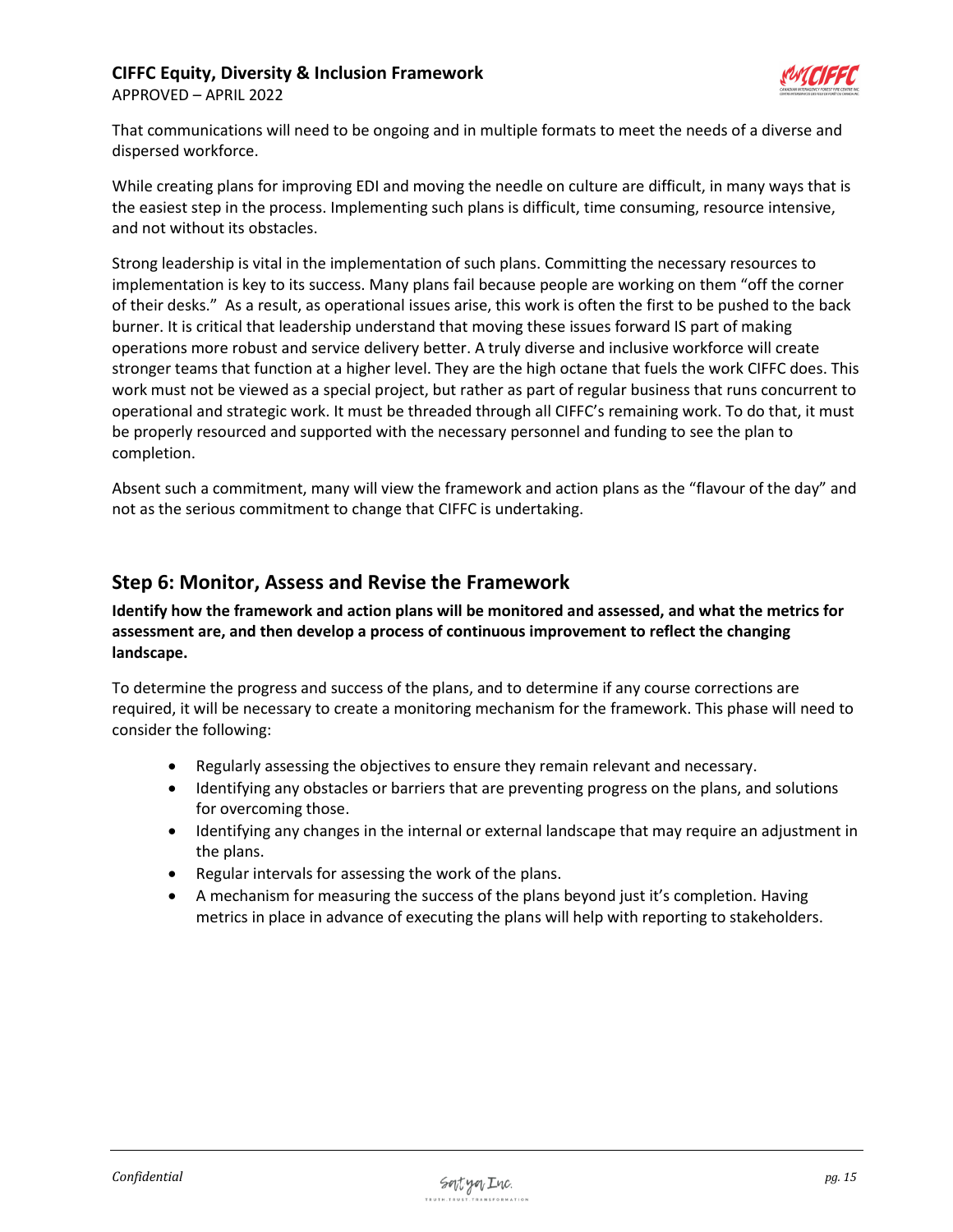



Part of the ongoing assessment and reporting on the various action plans is to ensure the continued relevancy of the action items. Project managers must be sufficiently engaged to ensure they are aware of when changes are necessary. These changes often occur in such plans, particularly during implementation, and are often the result of unrealistic timelines, lack of appropriate resources, or a significant shift in the landscape/environment that requires an amendment. It is critical that the project manager and leadership be open to identifying and making necessary changes in order to ensure success.

Employees, personnel, and stakeholders expect to see this level of commitment to the plans in order to gauge the commitment from CIFFC. Absent that, it is unlikely they will have any confidence in the plans, and it is even more unlikely they will buy into it.

Having metrics in place in advance of launching a plan is key to measuring success. This part of the plan is different than assessing the *status* of the progress of the work. This area involves establishing criteria to know if the work has had the desired outcomes. A robust plan has both qualitative and quantitative outcomes. It can involve measuring against existing data or creating new metrics for baseline reporting moving forward.

To measure the *success* of the plan, CIFFC could consider using a modification of the Workman-Stark model to evaluate their work against industry best practice. In the "Benchmarks for Success" section of this Framework we have offered some benchmarks for success using this modified model.

CIFFC will need to continue to engage members through a variety of means to ensure they are keeping a pulse on the workplace and deployment culture, understanding where members are experiencing difficulties and providing direction and guidance on issues concerning to those who are deployed through CIFFC. The goal is to achieve a workplace or deployment in which every member can be comfortable coming forward to express concerns or report issues without fear of humiliation, scapegoating or retaliation. To achieve that, it is necessary to support both victims and members accused of inappropriate behaviours through intervention and support systems designed to provide counsel, help, and growth. We firmly believe in the responsibility and power of leaders and bystanders to step in any time inappropriate behaviours are witnessed. It is imperative to equip supervisors and people at all levels of the organization in identifying, preventing, and stopping inappropriate workplace behaviours.

Building an inclusive workplace that supports members and reflects the diversity of the communities served requires a multi-faceted approach and distinct initiatives. To ensure we have considered the comprehensive scope of inclusivity, a multi-pronged approach is required.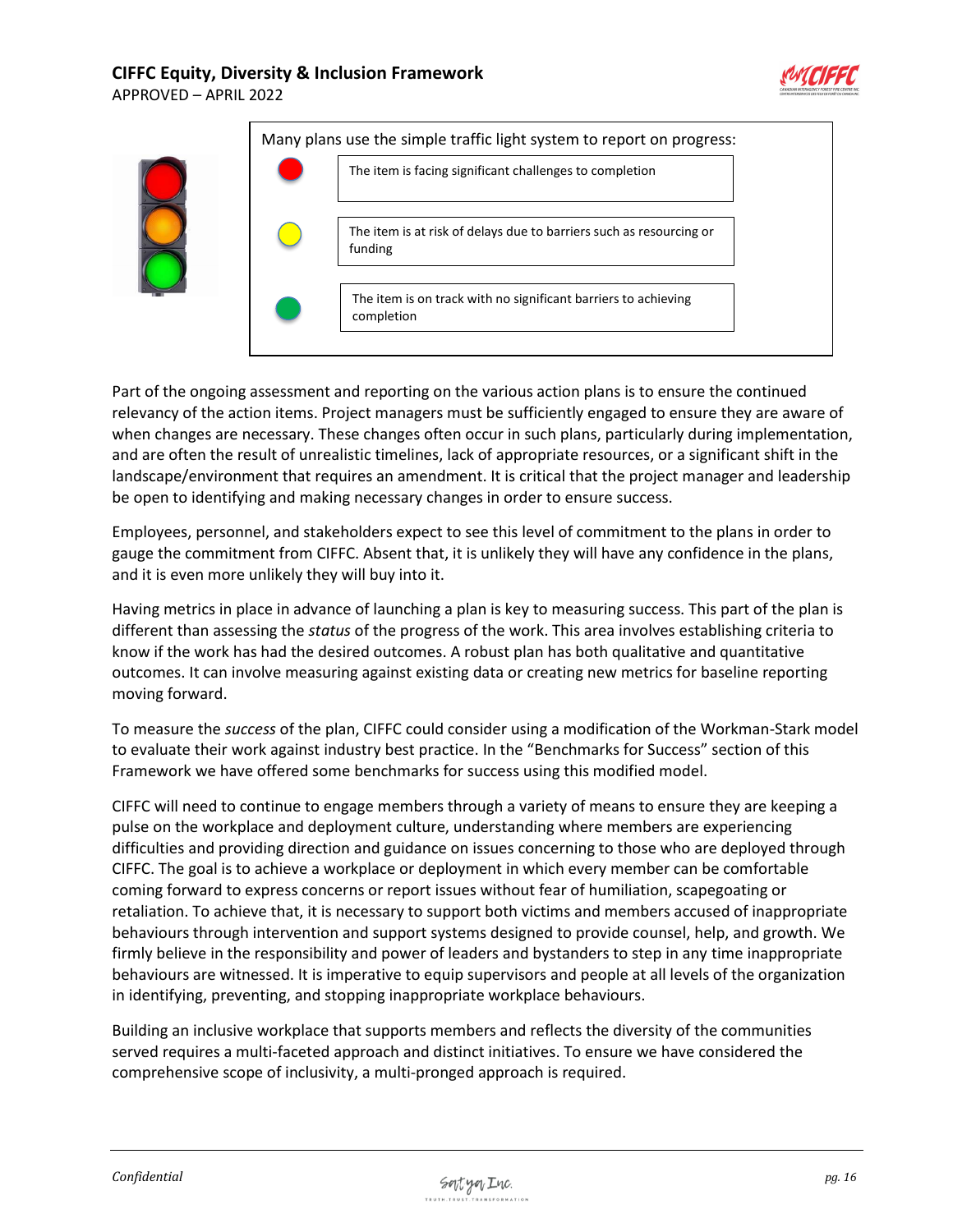

# <span id="page-16-0"></span>**Step 7: Reporting on the Framework and Action Plans**

#### **Identify how the results of the plan will be reported, internally and externally.**

Regularly reporting on the EDI framework and action plans will be a critical piece of the project. Reporting must not only be to the CIFFC Executive and Management Committee, but also to all interested parties. Stakeholders, contractors, and deployed personnel must see a transparent, regular reporting of progress and of setbacks. This ongoing dialogue serves several purposes. It shows a continued commitment to the work, an honest acknowledgement of successes and setbacks, and it serves to keep the messaging about the change in the forefront. The more people hear about the change, the more they are likely to understand it and become invested in it.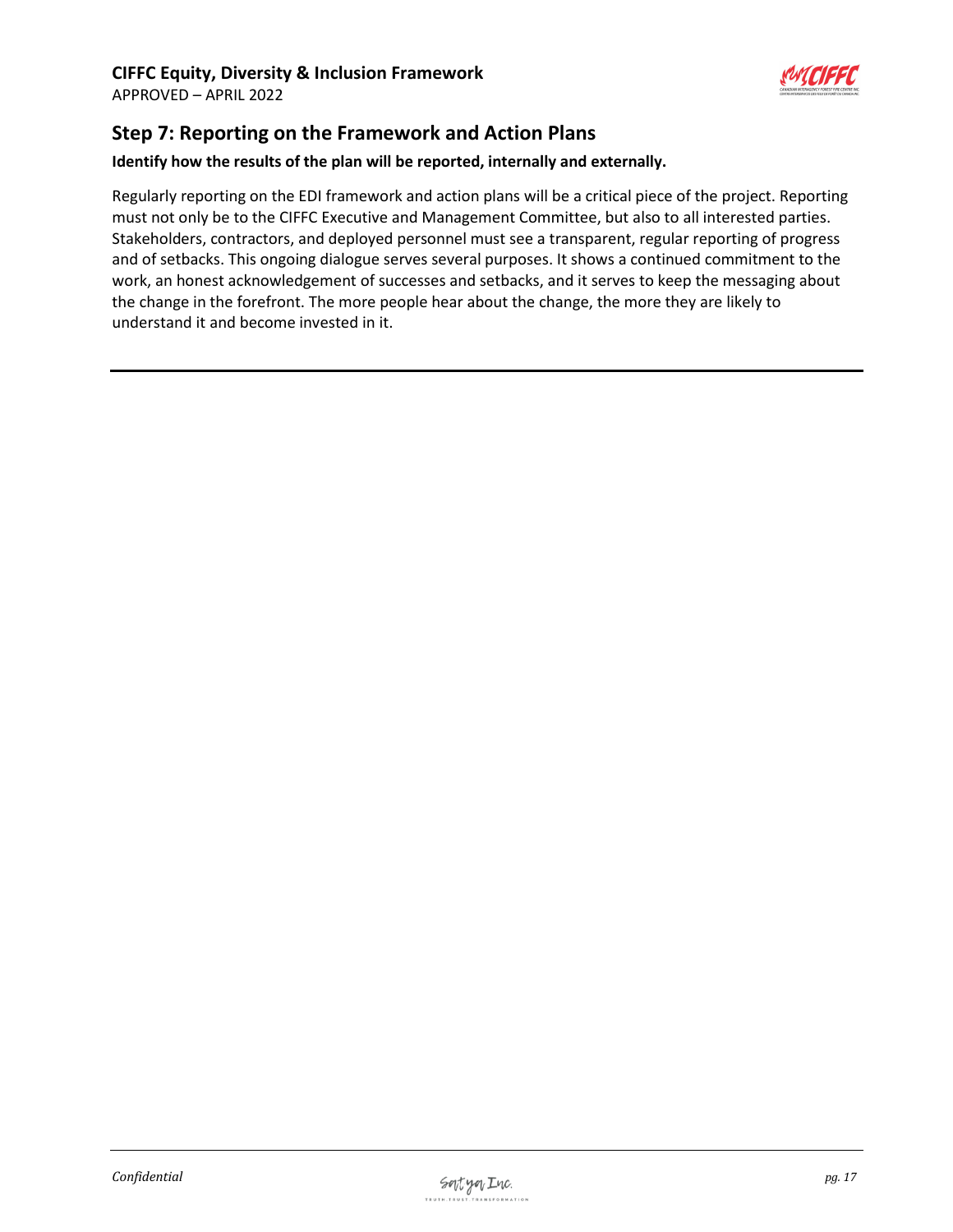

APPROVED – APRIL 2022

# <span id="page-17-0"></span>**THE PLANNING APPROACH**

In developing the EDI Framework, CIFFC has adopted a Goals, Objectives, and Key Results Planning Model, which is designed to create alignment and engagement around measurable goals by clearly defining Objectives and Key Results.



In this model, all stakeholders within CIFFC will work collaboratively towards a unified goal while increasing transparency and discipline. By working towards the same purpose, goals are continually monitored, tracked, and re-evaluated so that the organization can set challenging, ambitious goals with measurable results while quickly adapting as needed.

To ensure significant and longstanding change, increasing diversity alone will not be sufficient. Attempting to *only* change individual behavior is unlikely to create the desired outcomes for long term, organizational change. While individual awareness training *is* necessary to ensure understanding of new expectations, it must be part of a larger plan that also addresses both systemic and individual barriers. The complexity of creating sustainable change cannot be understated. In creating any plan, it is necessary to consider the interconnectivity of the varied systems in which change is necessary. For example, change in leadership activities and expectations is necessary. Those changes require training, performance management, and reporting changes as well. Likewise, creating a respectful deployment culture is an ultimate goal, but that requires changes to recruitment, reporting, support, and accountability systems. It is this overlap that creates the complexity of the change desired, and why it is necessary for such a thoughtful approach. Targeting only one system or area is unlikely to create lasting change.

Through this planning model, and this Framework, CIFFC can work collaboratively with all stakeholders to bring ownership and alignment of goals and create self-imposed accountability for success. Through this partnership model, CIFFC can create a foundation for new thinking, new action, and new results because committed people will challenge assumptions and processes, enable others to act, share knowledge and hold themselves and others accountable.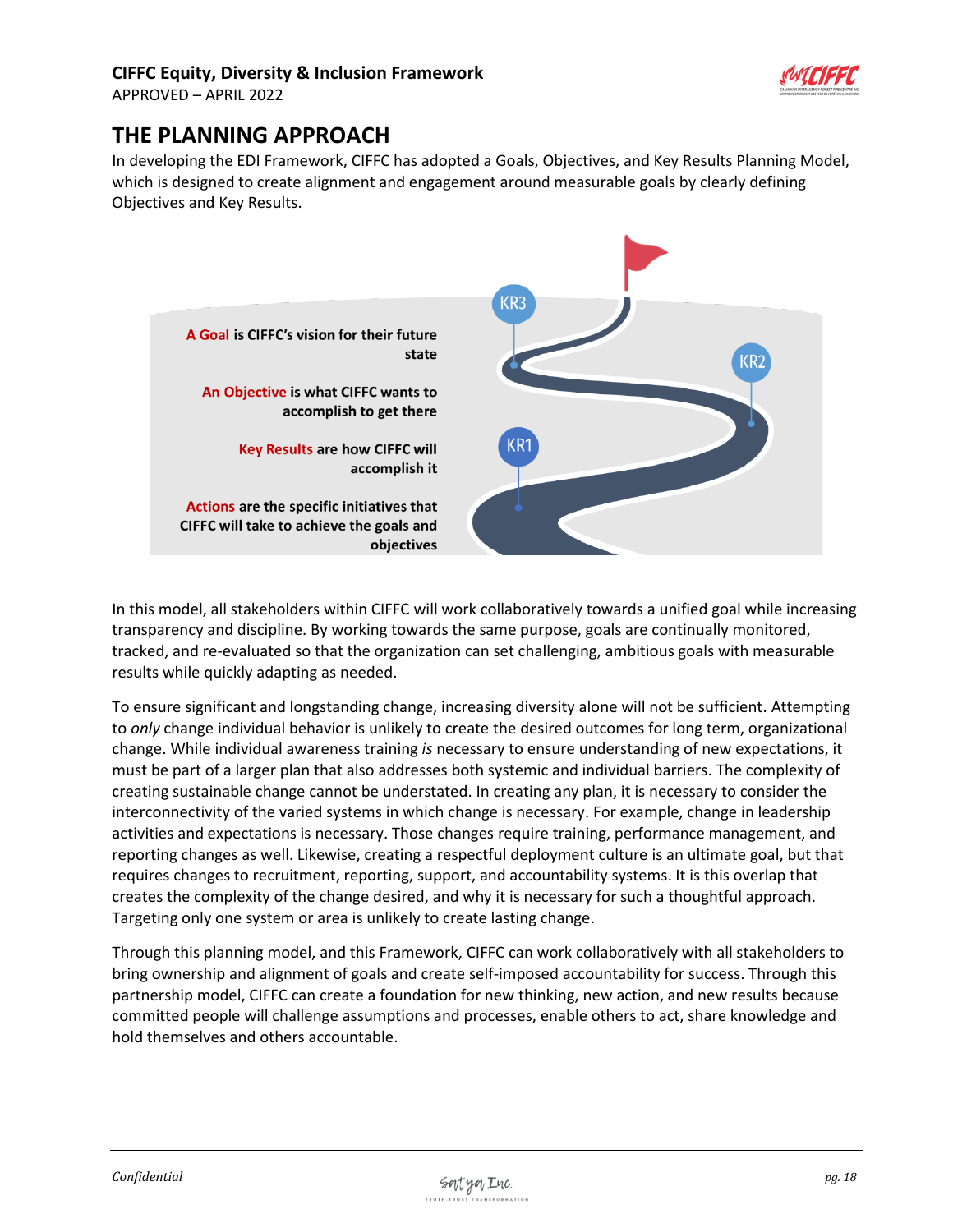APPROVED – APRIL 2022



# <span id="page-18-0"></span>**Goal**

Through the Equity, Diversity, and Inclusion Framework, by 2025, CIFFC is a global leader in creating and influencing safe, inclusive, and equitable workplaces and cultures in the Canadian Wildland firefighting community.

# <span id="page-18-1"></span>**Objectives**

Through the Equity, Diversity, and Inclusion Framework, CIFFC will:

- **1. EQUITY -** Align and assess efforts across partner agencies to create opportunities to establish a process for capturing, tracking, analyzing, and reporting issues and opportunities.
- **2. DIVERSITY -** Identify ways to maximize participation of underrepresented populations in CIFFC programs and establish a recruitment process that eliminates barriers, sets measurable goals to attract a workforce that reflects the dynamic diversity of our society and establishes strategies for attracting, developing, and retaining them.
- **3. INCLUSION -** Assess policies and programs, establish a plan to modify and innovate, foster intentional culture building by establishing EDI learning and development opportunities, and ensure inclusion of diverse perspectives and practices.

## <span id="page-18-2"></span>**Key Results**

CIFFC's Equity, Diversity and Inclusion Framework is comprised of three key results:



# **Key Result Areas**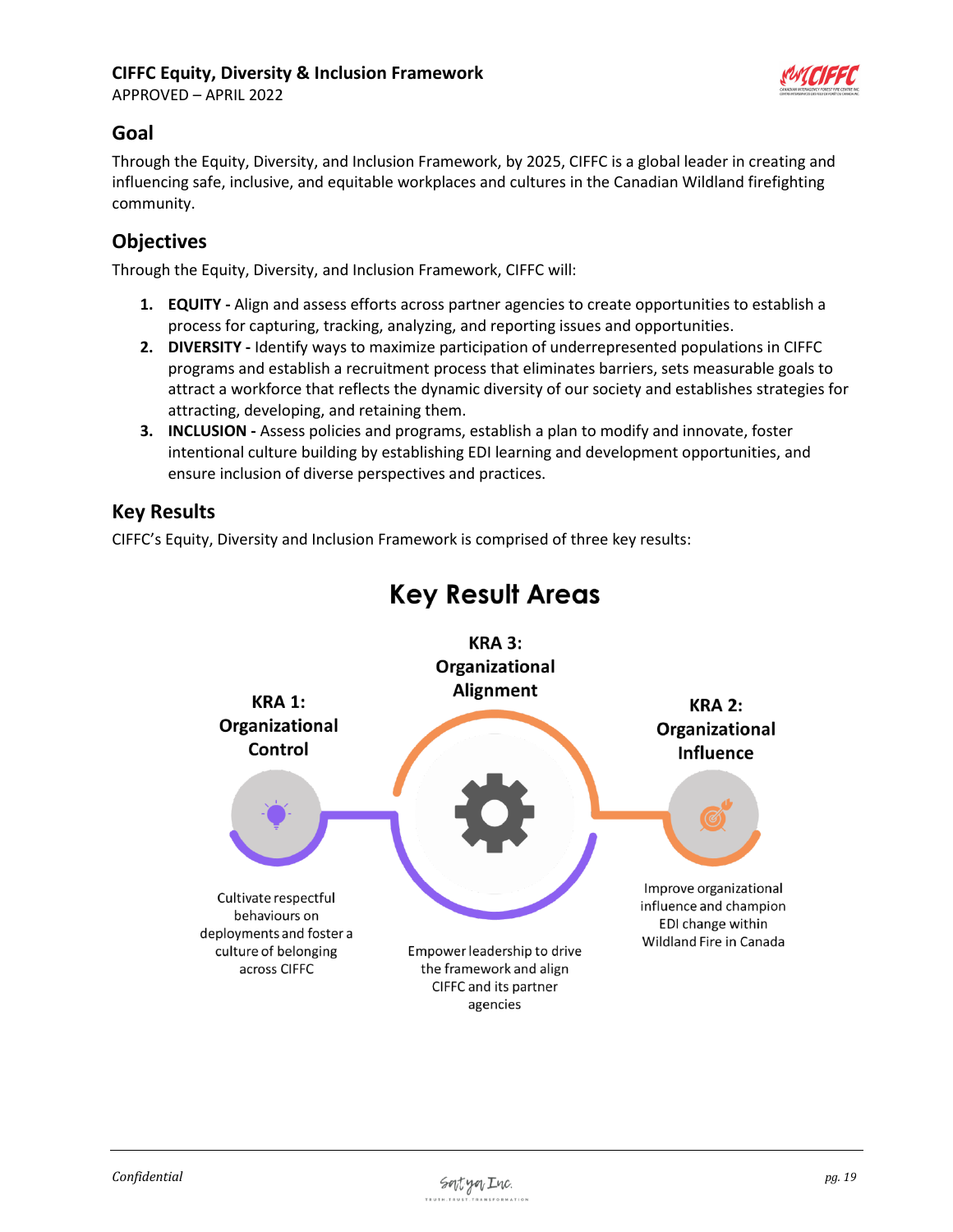

## <span id="page-19-0"></span>**1. Cultivate respectful behaviours on deployments and foster a culture of belonging across CIFFC.**

This key result area envisions how personnel are treated while on deployments. It focuses on how CIFFC manages deployments and their interactions with members, clients, communities, and stakeholders. In this area, CIFFC will be proactive in ensuring a fair, equitable, diverse, and inclusive culture and will embed EDI values and require responsible and ethical behaviours of all members. When done successfully, all deployed members will feel a sense of belonging and respect in the workplace.

## <span id="page-19-1"></span>**2. Improve organizational influence and champion EDI change within Wildland Fire in Canada.**

This result area is focused on CIFFC supporting and advocating EDI principles and influencing the entire Canadian wildland firefighting community. If successful, CIFFC member agencies will hold each other accountable and will be role models and EDI champions nationally. In this area, CIFFC will facilitate the development of EDI best management practices and will ensure that an EDI lens is used in all training programs, regardless of content. CIFFC will also set benchmarks for themselves that their partner agencies can replicate.

## <span id="page-19-2"></span>**3. Empower leadership to drive the framework and align CIFFC and its partner agencies.**

If this area is completed, CIFFC will have developed a strong rationale for its EDI vision, mission and approach and will have aligned it to its organizational goals. They will also have strengthened policies, systems, and processes to advance EDI. In this area, the Management Committee and Board will provide visible, dedicated support and structure, with authority and budget to the organization so that they can effectively implement EDI across the organization.

Please see Appendix 1 for the associated Action Plans to achieve these key results.

## <span id="page-19-3"></span>**Benchmarks For Success**

Dr. Angela Workman-Stark's organizational change model for emergency services envisions a variety of stages that an organization may find itself in while attempting to create a culture shift to a more inclusive and respectful workplace. We use that model as a basis for CIFFC (and its members) to assess where they are in each of the three categories of the plan. CIFFC should be able to use these benchmarks to determine where they are, what level they are striving for, and what is involved in achieving that.

**Key Result Area #1: Cultivate respectful behaviours on deployments and foster a culture of belonging across CIFFC.**

#### **Inclusive**

- **•** Personnel understand and embrace the concepts of equity, diversity, and inclusion.
- People feel fully able to participate in the workplace without having to hide their differences to avoid ridicule, harassment, or discrimination.
- Everyone's opinions and ideas are openly solicited, respected, and listened to.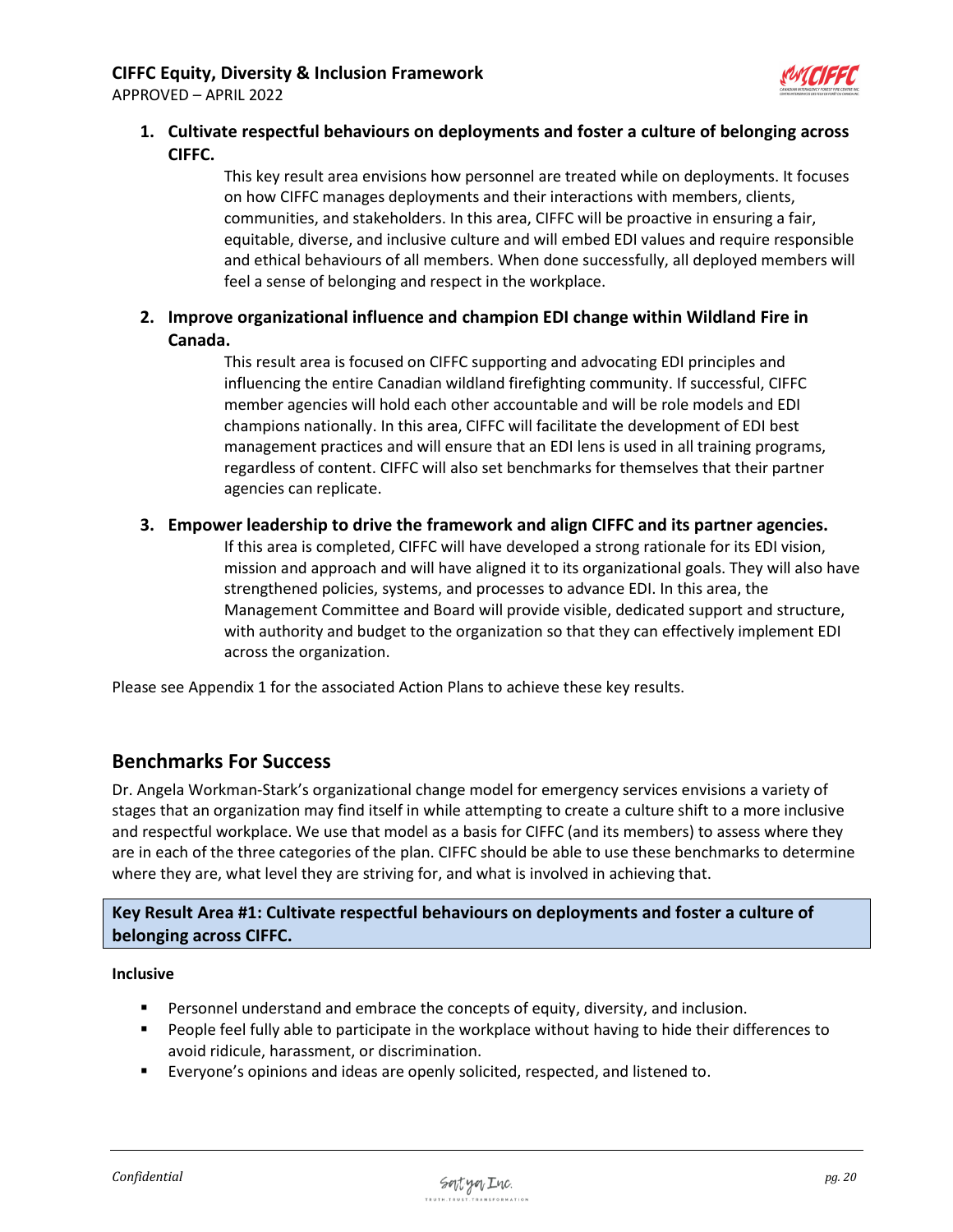

APPROVED – APRIL 2022

- Leaders are rated as trustworthy and personnel report feeling comfortable going to them with issues.
- Leaders are comfortable receiving, actioning, and managing human resource issues.
- Workplaces have been designed with a diverse workforce in mind, taking into consideration the needs of a variety of people.
- **EXED** Diversity in all its forms is embraced in the workplace for the strength it brings to teams and workspaces.
- There are low levels of conflict amongst personnel.
- **■** Personnel feel comfortable raising workplace concerns and trust that they will be dealt with in a fair and expeditious manner.
- **■** There is a visible commitment to EDI on deployments and throughout the organization, in the form of well-advertised and understood programs, policies, and plans.

#### **Redefining (target for 2024)**

- **•** Personnel are aware of the concepts of equity, diversity, and inclusion, but are not fully understanding of how they are to be integrated into their work life.
- **•** Opinions and ideas may be solicited, but they do not feel they have the same value in the decisionmaking process as some others.
- EDI is a key competency in measuring performance for leaders.
- **•** Personnel feel comfortable raising issues of concern related to existing barriers to being a fully inclusive organization.

#### **Proactive**

- **•** The organization has begun to explicitly discuss equity, diversity, and inclusion as a key strategic goal, but the change is not clearly defined.
- **EXE** Personnel and leaders are unclear on what the changing expectations are and what the key outcomes for the organizational change are. As a result, with no clearly defined new expectations for behaviors, personnel commonly revert back to existing ways of conducting themselves in the workplace.
- There will be overt messaging related to the desired changes, however, it has not been embedded into the systems and structures in the organization. Policies and processes remain the same, or if changed, have not been thoroughly introduced and explained to the workforce.
- **•** Deployments have not been designed with consideration for the needs of a diverse workforce.
- **•** Personnel and some leadership lack the commitment to the necessary changes required to become truly inclusive.
- The focus is predominantly on increased representation of visibly diverse personnel without tying it to the benefits of EDI and may result in members of the dominant group pushing back and accusing the organization of lowering standards or "reverse discrimination."
- The organization lacks the understanding that increasing the numbers of diverse personnel is unlikely to create longstanding change unless it is coupled with addressing systemic and cultural barriers.

#### **Compliant (current state)**

- While recruiting visibly diverse personnel has begun, there is little demonstrated understanding of the value they bring to the organization or to deployments, and they are seen as a "token" hire.
- **•** There is still pressure for diverse personnel to conform to the dominant group norms.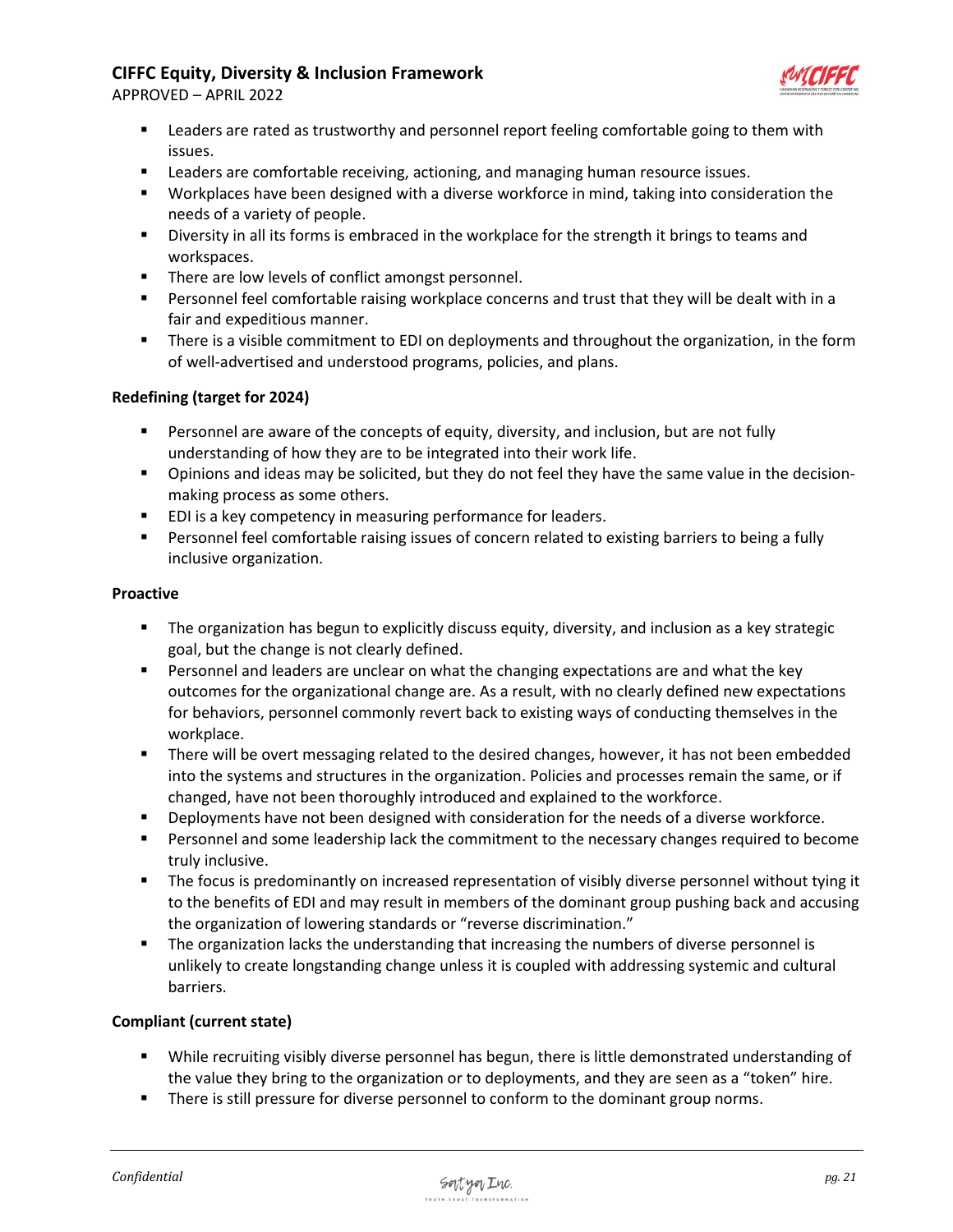

APPROVED – APRIL 2022

Because personnel lack the understanding of the value of diversity and inclusion, they see diversity as a compliance issue.

### **Passive Club**

- All personnel are expected to conform to the dominant group norms and there is little tolerance of different backgrounds, perspectives, or ways of doing things.
- **■** There is a strong reliance on history, the old ways of doing things, and resistance to new ideas.
- **■** There is no understanding of the value of diversity, and it is only seen as a regulatory issue.
- **■** There is no visible sign of an EDI program or commitment or policy for personnel on deployment or within the organization.

#### **Exclusive Club**

- **EXECT** All personnel are expected to conform to the dominant group norms and values, that being of a stereotypical hyper-masculine male fire fighter.
- **■** The dominant group sets the norms, values, and practices for managing in the workplace and on deployments and has no tolerance for different perspectives or opinions.
- Bullying and harassment by the dominant group members is commonplace.

**Key Result Area #2: Improve organizational influence and champion EDI change within Wildland Fire in Canada.**

#### **Inclusive**

- CIFFC has a clear, well understood framework for advancing EDI issues both internally, for deployments, and with stakeholders.
- EDI is an integral part of CIFFC's overall organizational strategy, and it is clearly reflected in everything it does.
- **EXEC HAS CLETC has clearly articulated its commitment to EDI in all of its documentation, plans,** communications, and business dealings.
- CIFFC is consulted and sought out for its internal knowledge and capacity by other organizations wishing to advance EDI.
- CIFFC has created internal competence amongst its leadership and personnel related to EDI principles.
- CIFFC is recognized globally as a leader in EDI in wildland fire fighting.
- All CIFFC employees, deployed personnel, stakeholders, and contractors clearly understand CIFFC's commitment to EDI and their role in achieving that commitment.
- CIFFC regularly assesses and readjusts its EDI strategies to ensure they are meeting their goals and the needs of its employees, stakeholders, deployed personnel, and contractors.

#### **Redefining (target for 2024)**

- Most of CIFFC's leaders and personnel are well-versed in EDI principles and understand the value they bring to the organization, stakeholders, and deployments.
- CIFFC is seen to be leading the work in EDI in the Canadian wildland fire fighting space.
- CIFFC has embedded EDI competencies into their performance management system.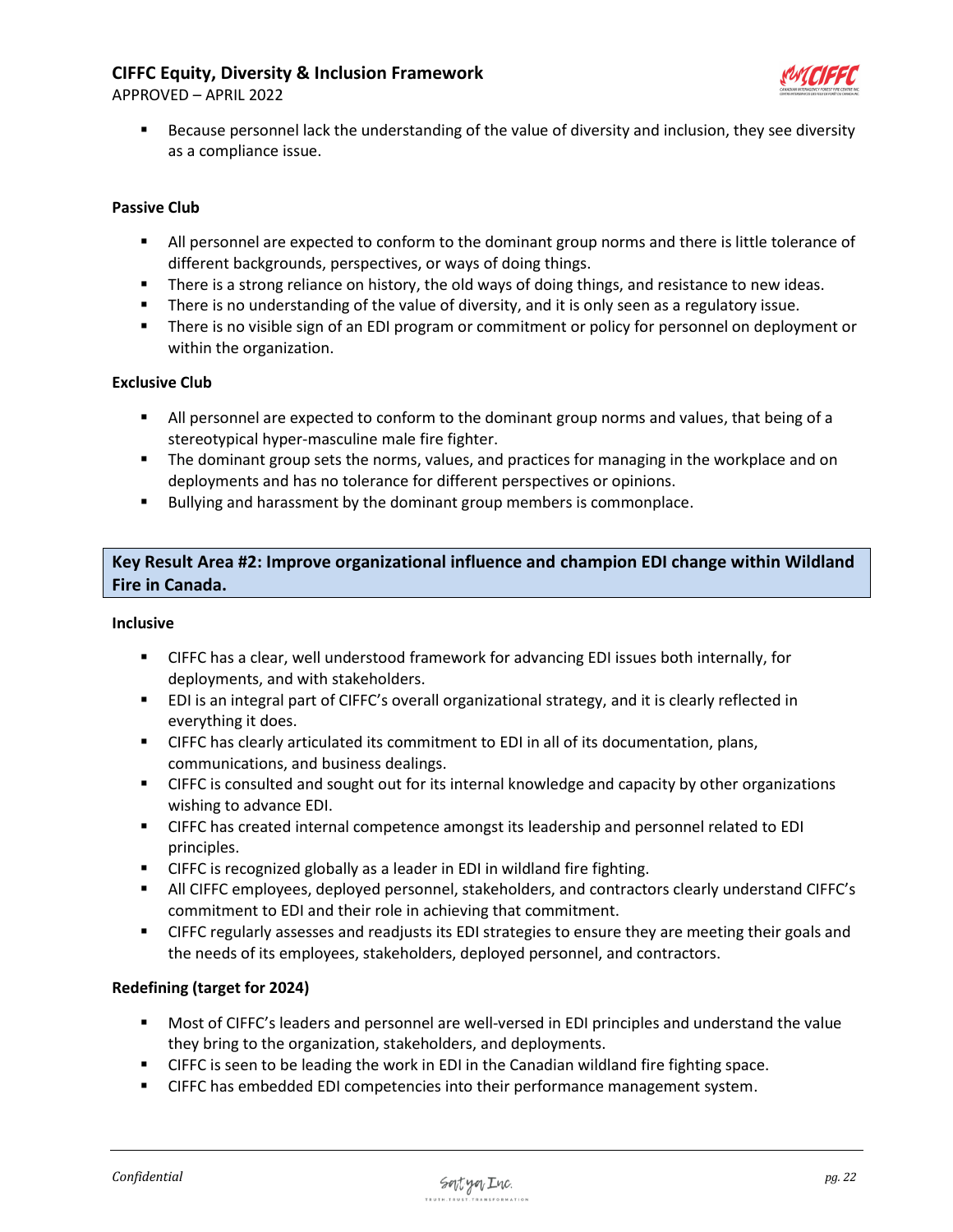APPROVED – APRIL 2022



■ CIFFC has clearly articulated its position on EDI, and has clearly communicated that to all employees, deployed personnel, stakeholders, and contractors.

#### **Proactive**

- **•** CIFFC has begun to introduce diversity into its workforce through a variety of strategies.
- **EXEC 15 I** CIFFC leadership now understands the value of diversity to its service delivery but lacks a more robust plan for introducing EDI as an overall strategic goal.
- CIFFC leadership has begun to increase its competency related to understanding EDI and understands that change is necessary.
- **CIFFC deployed personnel lack the understanding of changes expected of them with respect to EDI** and the related action plans.

#### **Compliant (current state)**

- **EXEC has begun to understand the value of EDI to the workforce and is beginning to discuss with** leadership internally and with stakeholders.
- Overall, there is a lack of willingness to make major structural changes or commit to the long-term work necessary to advance EDI.
- **Efforts to advance EDI are limited to small changes with a desire for quick results, lacking the** understanding of the magnitude of the changes required.

#### **Passive Club**

- EDI is seen as a regulatory issue for CIFFC and does not drive the work they are doing and is not a part of any strategic goals or vision.
- CIFFC employees, personnel, and leaders begin to talk about EDI, but there is no plan in place to advance the concepts beyond discussions about increasing visible diversity in the workplace.

#### **Exclusive Club**

- There is no EDI strategy in the organization.
- CIFFC is seen by stakeholders as lacking in leadership in this area.
- CIFFC employees, personnel, and leaders lack an understanding of the basic concepts of EDI.

## **Key Result Area #3: Empower leadership to drive the framework and align CIFFC and its partner agencies.**

#### **Inclusive**

- Leaders are trained on, understand, and can articulate the value of equity, diversity, and inclusion in the workplace and can lead with those values in mind, inspiring others to do the same.
- Leaders are open to new ideas, value the input of all personnel, and integrates that input into decision making and actions.
- The organizational culture is one that admits its weaknesses and mistakes and continually strives for improvement.
- **■** Organization's policies and structures allow for equal access to opportunity for all personnel and they all have access to decision making and leadership positions.
- **•** Personnel report feeling comfortable discussing issues or concerns with their direct supervisors.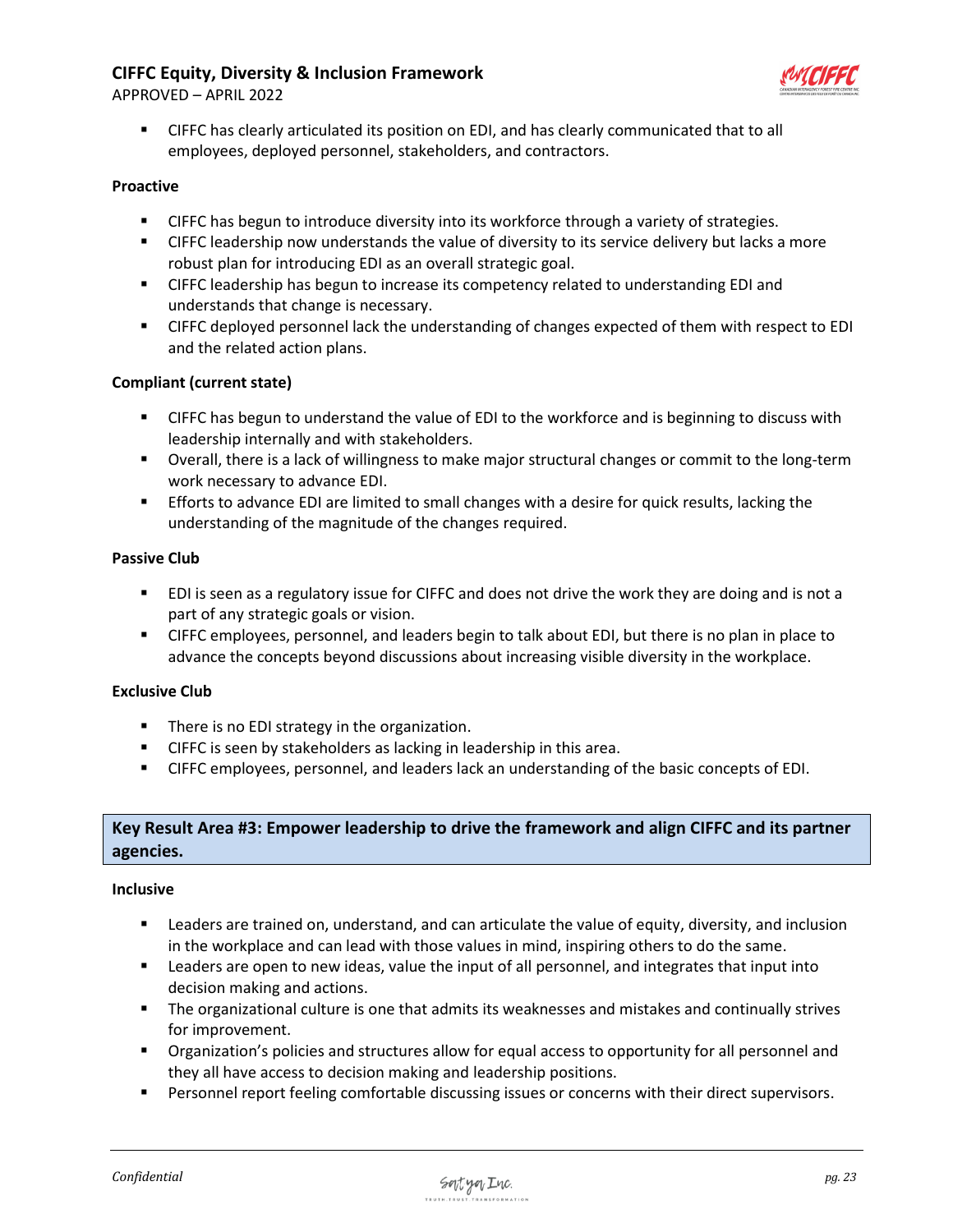

APPROVED – APRIL 2022

#### **Redefining (target for 2024)**

Leaders understand that change is pending, and have a basic understanding of equity, diversity, and inclusion, but are not fully developed in their personal understanding of these concepts or how they might impact their work and their leadership.

- Leadership understands the value of having a diverse workforce and understands that all personnel should have access to the same opportunities for full participation in the workplace.
- Leadership is committed to making the necessary changes to create a fully inclusive workplace.
- The organization has created a clear vision and message around the change desired, and the value of EDI for the organization.
- EDI competencies are a key performance measure for all leaders.
- Leaders take accountability for EDI and for creating a psychologically and physically safe workplace.

#### **Proactive**

- Leadership understands EDI principles and how they can benefit the workplace but are unclear on how to implement them into their work.
- Leading EDI is a core competency for leadership and there are held accountable for their action or inaction related to issues related to EDI.

#### **Compliant (current state)**

- CIFFC has begun to discuss EDI concepts with leadership, however, no formal training related to these issues has been offered.
- Leadership is more accepting of diversity; however, it is not appreciated for it's true value. Instead, organizational leadership tries to find ways to assimilate diverse personnel into jobs deemed suitable for their backgrounds.
- Diverse personnel are expected to fit into the existing norms and culture.
- Little tolerance of significant changes in culture or structures.
- Organization promotes equality as the standard, that is, that everyone is treated the same. There is little understanding of the difference between equality and equity.
- While leaders have begun hearing about EDI, they are still not held accountable for their ability to understand and action EDI principles.

#### **Passive Club**

- Leaders defer to HR or higher-level managers to lead and/or manage EDI concerns.
- **•** While leaders may accept some responsibility for EDI, they tend to focus simply on the numbers, or on complying with policies and regulations.
- **■** While some policies related to EDI have changed, they are misunderstood as affirmative action and are believed to be in place to meet regulations.
- **■** While leaders accept more people from underrepresented groups, they still expect them to assimilate into existing ways of doing things.
- Conformity is still expected by leaders in the organization.
- There are no expectations on leadership to develop their own competencies around understanding EDI.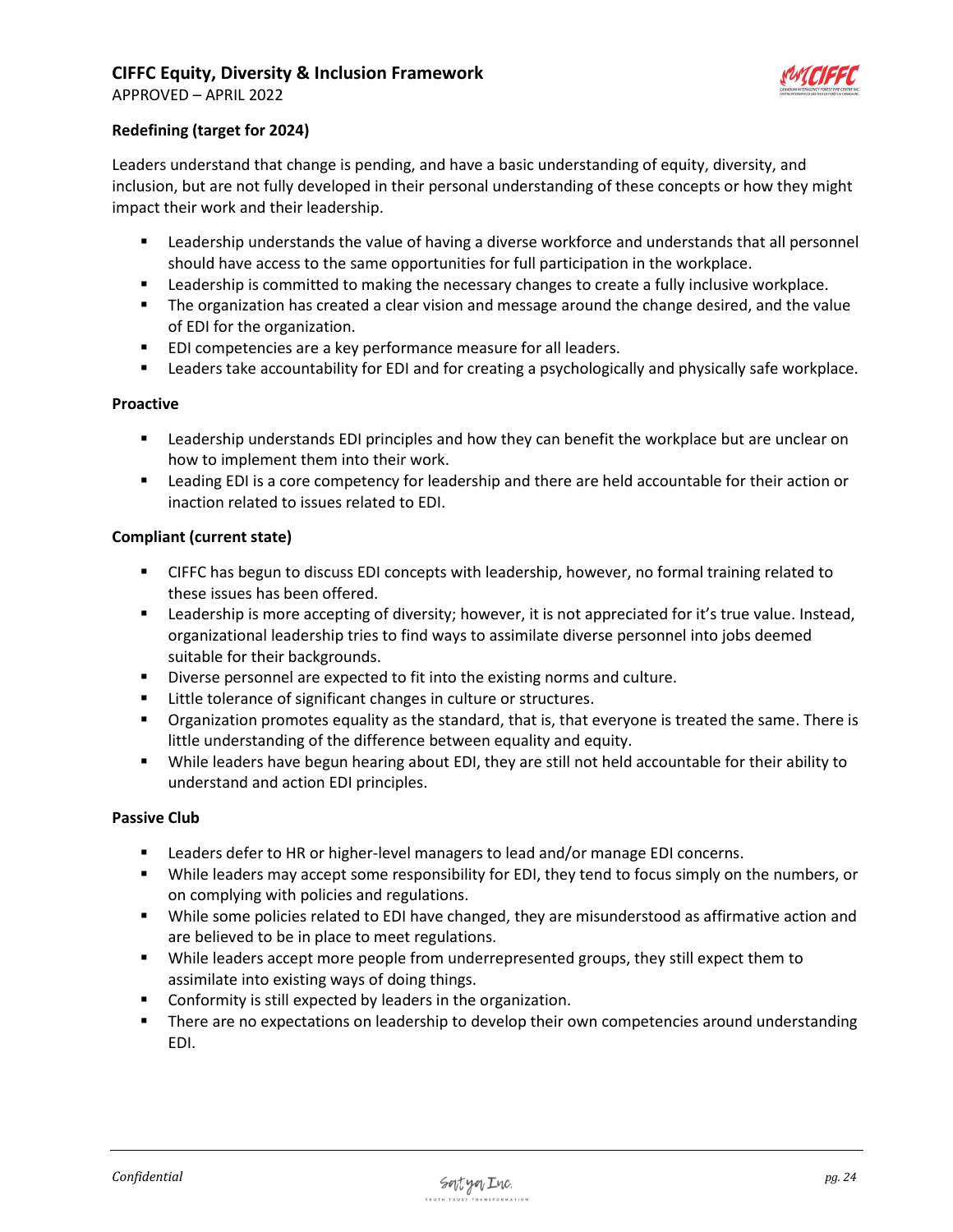APPROVED – APRIL 2022



#### **Exclusive Club**

- There is no expectation of leadership to be involved or accountable for EDI.
- Leaders do not see the benefits of EDI to themselves or the organization.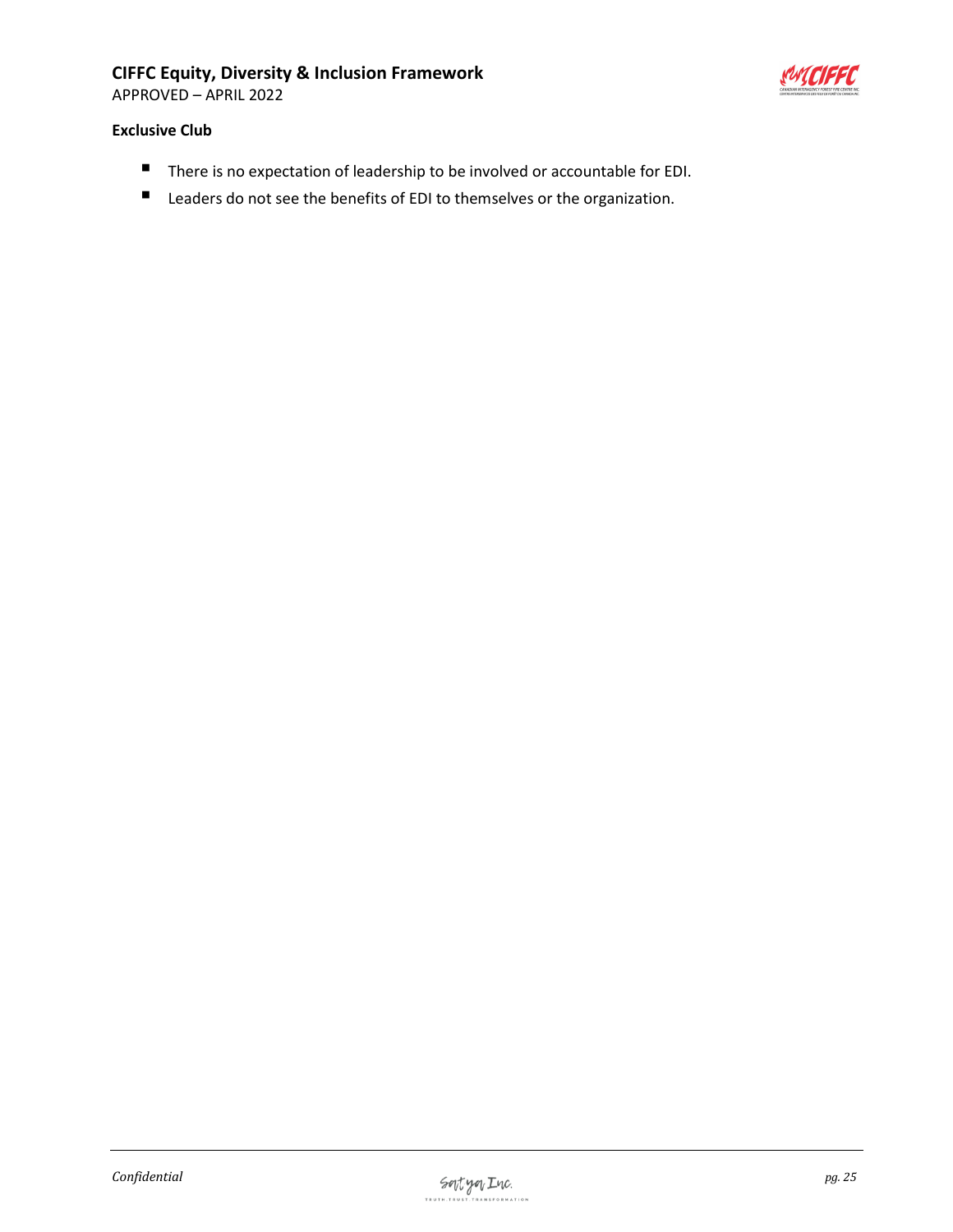

# <span id="page-25-0"></span>**DEFINITION OF TERMS**

Access: The ways in which institutions and policies ensure that all people, regardless of demographic, geographic, or socioeconomic background, have equal and equitable opportunities to lead full and healthy lives, with a full array of choices.

Ally: Someone who makes the commitment and effort to recognize their social advantage (based on gender, class, race, sexual identity, etc.) and work in solidarity with oppressed groups in the struggle for justice.

Culture: Culture is a complex set of shared values, beliefs, language, communication, and behaviours that are taught, learned, and shared by a group of people. Culture also includes the material objects and symbols that are common to that group or society. Culture can refer to organizational culture in addition to national, ethnic, or regional culture.

EDI: Abbreviation for Equity, Diversity, and Inclusion

Diversity: Individual and group differences and similarities that can be visible or invisible and occur in cognitive and demographic manifestations, including socioeconomic class, race, ethnicity, gender identity, sexual orientation, physical and cognitive ability, religion, language, national origin, family type, generation, and more.

Diversity Champion: This refers to someone who advocates for the interests and causes of EDI. A diversity champion is usually active in EDI initiatives and is seen as a knowledgeable, tenacious, and tireless advocate of EDI. Ambassador is another term used for Diversity Champion.

Equity: Fair treatment, access, opportunity, and advancement for all and the elimination of barriers that prevent the full participation of some groups. It is an acknowledgment that historically underserved and underrepresented populations deserve fairness and justice to remedy systemic conditions that limit their opportunity and access.

Inclusion: Active, intentional, and ongoing engagement with and agency of diverse people and communities with the goal of deepening a culture of belonging, empowerment, and welcome, as well as policies, programs, and practices that mitigate against exclusion and inspire work for a common mission and vision. Intersectionality: A lens through which to view social issues and see where power and oppression intersect, providing a more holistic view of how individuals are impacted.

Leaders: Everyone in the organization who has the responsibility for showing leadership to accomplish the organization's vision and goals. Leaders are responsible for motivating a group of people to act toward achieving a common goal. In some cases, these leaders will be senior managers, and in other cases leaders will include all managers and supervisors and/or individual contributors.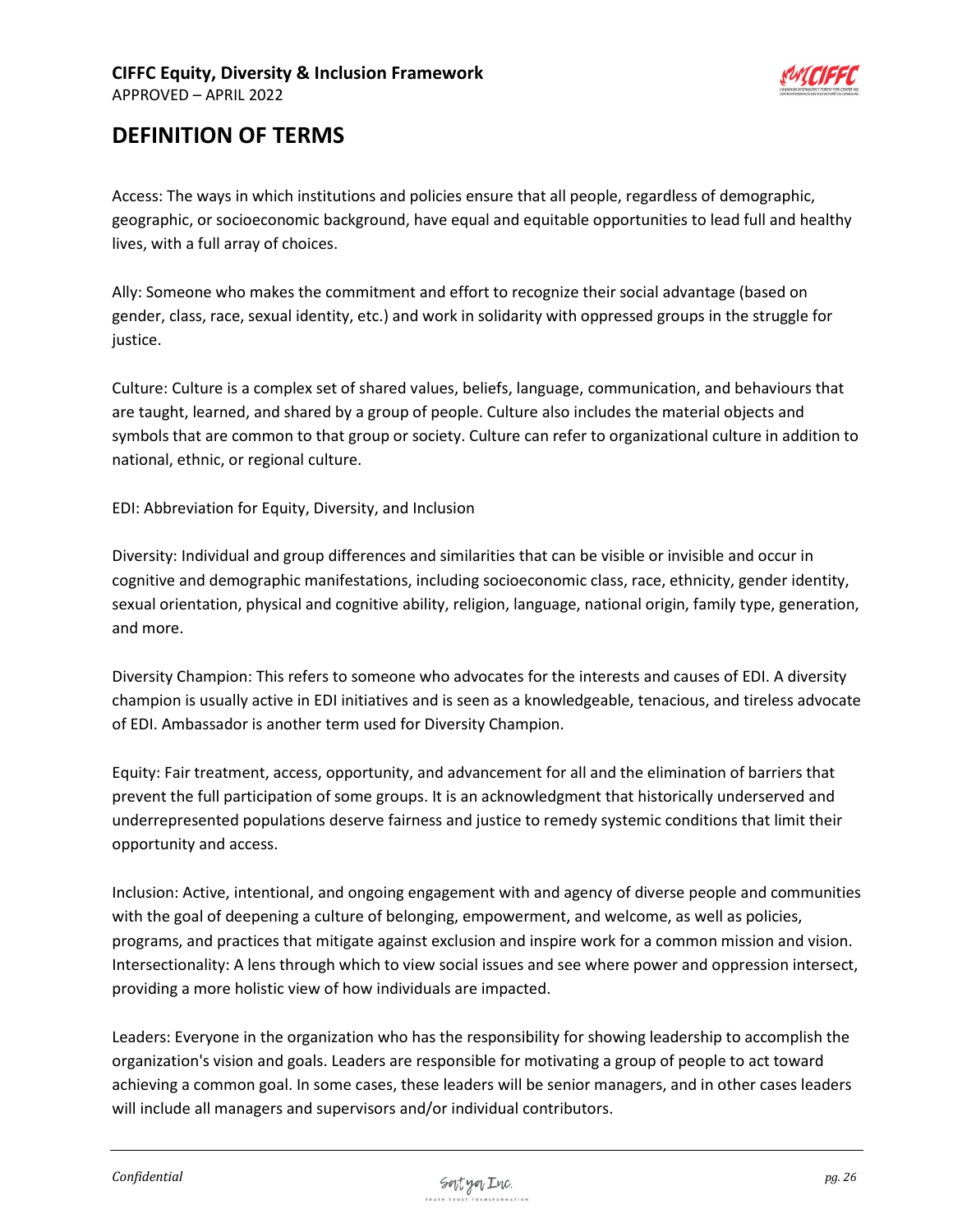APPROVED – APRIL 2022



Lending Agency: An agency lending wildland fire management resources under the auspices of the Canadian Interagency Mutual Aid Resource Sharing agreement.

Management Committee: A committee appointed by the Board to oversee the administration, management, and operation of the corporation.

Partner Agency, also known as Member: A member of the corporation and party to the Operating Agreement.

Receiving Agency: An agency receiving wildland fire management resources under the auspices of the Canadian Interagency Mutual Aid Resource Sharing agreement.

Resource Management Committee: The RMC has been established to act as a forum for routinely engaging the membership on a formal basis focusing on the operational aspects of Wildland Fire Management and specifically, mutual aid. The committee has responsibility for strategic planning to ensure that the national exchange standards, business practices and processes are developed and maintained in order to provide for safe, effective, and efficient, wildland fire management resource sharing nationally and internationally.

Underrepresented: Those groups that have been historically underrepresented in the organization or customer base, or who have been oppressed, marginalized, or ignored in society, whether or not legislation exists to recognize and protect them. This covers protected groups or classes identified in some legal systems and those groups sometimes referred to as disadvantaged, vulnerable, or underprivileged, or as minorities or out-groups.